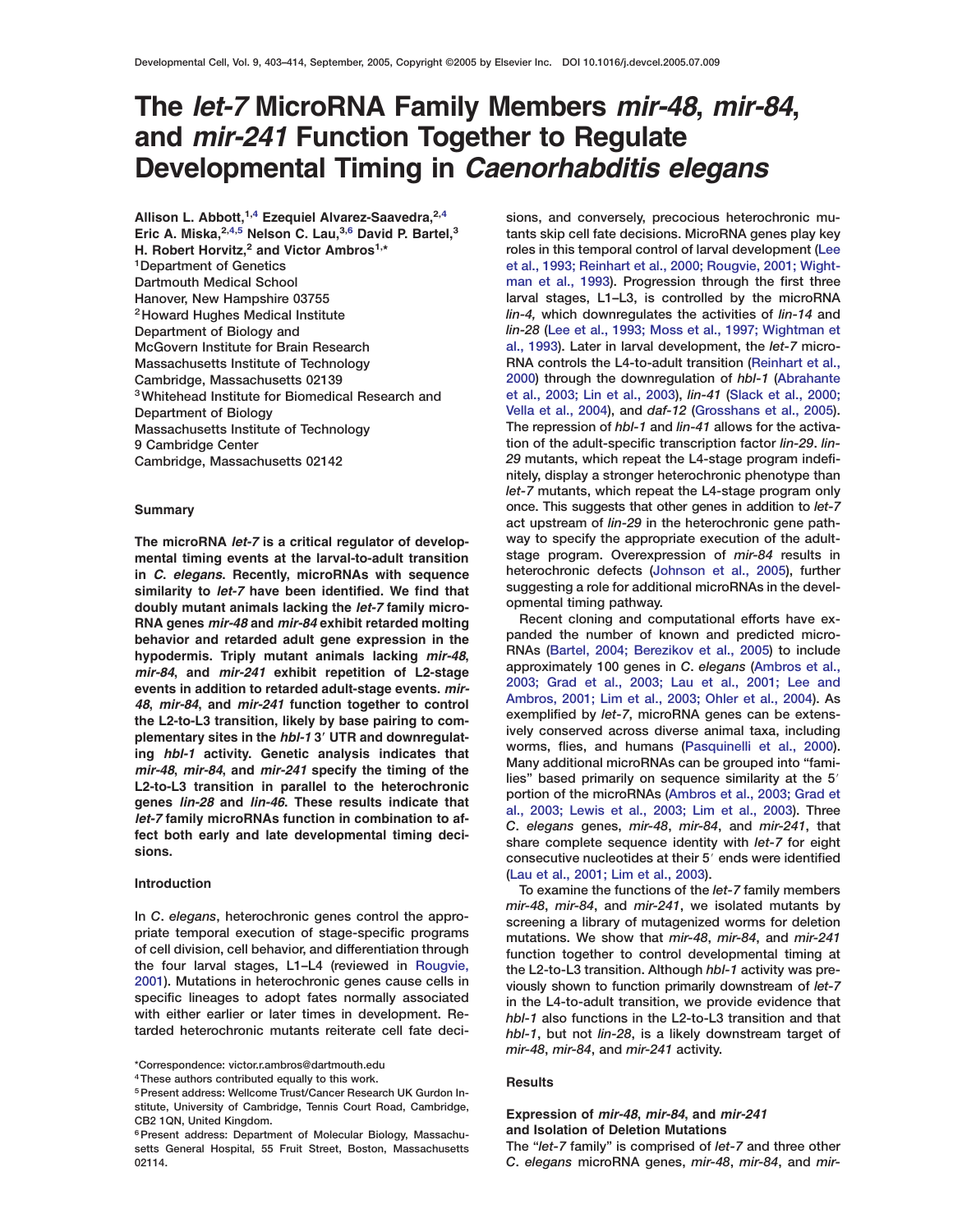<span id="page-1-0"></span>

**Figure 1. Isolation of Deletion Alleles of the** *let-7* **Family MicroRNA Genes** *mir-48***,** *mir-84***, and** *mir-241*

**(A) Alignment of mature** w**22 nt microRNA sequences of the four** *C***.** *elegans let-7* **family members and the human** *let-7* **RNA (***hs let-7***). Shaded boxes and asterisks indicate bases conserved in two or three worm family members, respectively.**

**(B) Temporal expression patterns of** *let-7* **family microRNA genes,** *mir-48***,** *mir-84***,** *mir-241***, and** *let-7***. Northern blot analysis of RNA isolated from populations of staged worms. As a control for staging of the worms during early larval development,** *lin-4* **expression is observed during the late L1 stage. Northern blots indicate that miR-241, miR-48, and miR-84 reached half-maximal expression at about the L3 stage, while** *let-7* **RNA reached half-maximal expression at about the L4 stage. Each blot was stripped and probed for U6 snRNA expression to standardize loading of RNA samples. The numbers underneath each band indicate the signal of the corresponding microRNA normalized to that of U6 snRNA presented relative to maximal expression for each microRNA.**

**(C) List of deletion mutations isolated in the** *mir-48***,** *mir-84***, and** *mir-241* **genes.**

**(D) Northern blot analysis of RNA isolated from wild-type or mutant animals and hy**bridized with probes to the mature  $\sim$  22 nt **microRNA sequences for miR-48, miR-241, and miR-84. The deletion mutations result in** the loss of the corresponding  $\sim$  22 nt mature **microRNA for miR-48, miR-241, and miR-84. (E) The** *mir-48* **and** *mir-241* **locus on chromosome V. The mature microRNA sequences are located within a 1.8 kb genomic region on cosmid F56A12. Deletions at this locus**

**are shown below. The deficiency** *nDf51* **removes both the** *mir-48* **and** *mir-241* **mature microRNA sequences. For rescue experiments, we injected the plasmid pAAS50, which contains a 5073 bp fragment of genomic DNA encompassing both the** *mir-48* **and** *mir-241* **mature microRNA sequences. For control experiments, we injected the plasmid pAAS60, which was generated from pAAS50 but lacked the sequences corresponding to the** *mir-48* **and** *mir-241* **mature microRNA sequences.**

*241* **[\(Lau et al., 2001; Lim et al., 2003\)](#page-10-0), based on the complete conservation of eight nucleotides at their 5**# **ends (Figure 1A). To compare temporal expression profiles of the** *let-7* **family microRNAs, Northern blot analysis was performed on RNA isolated from populations of staged worms (Figure 1B). Although all of the** *let-7* **family members reached half-maximal expression after** *lin-4* **RNA, their temporal expression profiles during larval development differed from each other: when normalized to U6 expression, miR-241, miR-48, and miR-84 reached half-maximal expression at about the L3 stage, while** *let-7* **RNA reached half-maximal expression at about the L4 stage (Figure 1B). Previous studies did not detect the four** *let-7* **family members until the L3 stage [\(Lau et al., 2001; Lim et al., 2003; Reinhart et](#page-10-0) [al., 2000\)](#page-10-0), but we were able to detect earlier expression of all four microRNAs by enhancing the sensitivity of detection (see Experimental Procedures).**

**To examine the functions of** *mir-48***,** *mir-84***, and** *mir-241***, we isolated worms with deletion mutations in the corresponding genomic loci. These deletions remove** the genomic sequence corresponding to the  $\sim$  22 nt **mature microRNA along with flanking regions (Figure**

**1C). Absence of the** w**22 nt mature microRNA in mutant worms was confirmed by Northern blot (Figure 1D). Deletions in single** *let-7* **family member genes did not appreciably affect the expression of the remaining family members. For example, a deletion upstream of** *mir-48* **that removes** *mir-241* **affected the expression of neither** *mir-48* **nor** *mir-84***, as determined by Northern blot analysis of RNA isolated from a population of mixedstage worms (Figure 1D). Because** *mir-48* **and** *mir-241* **are located within a 2 kb region in the** *C***.** *elegans* **genome, we also isolated worms with a deletion,** *nDf51***, that removes both of these microRNA genes (Figure 1E).**

### *mir-48* **Single Mutants and** *mir-48; mir-84* **Double Mutants Undergo an Extra Adult Molt**

**Singly mutant worms with deletions in** *mir-48***,** *mir-84***, or** *mir-241* **displayed an essentially normal phenotype when cultured under standard conditions at 20°C [\(Table](#page-2-0) [1](#page-2-0)). However, at 15°C, adult-stage** *mir-48* **mutants exhibited a weak retarded defect: 69% of young adults inappropriately entered lethargus and executed a partially complete supernumerary molt and sometimes became**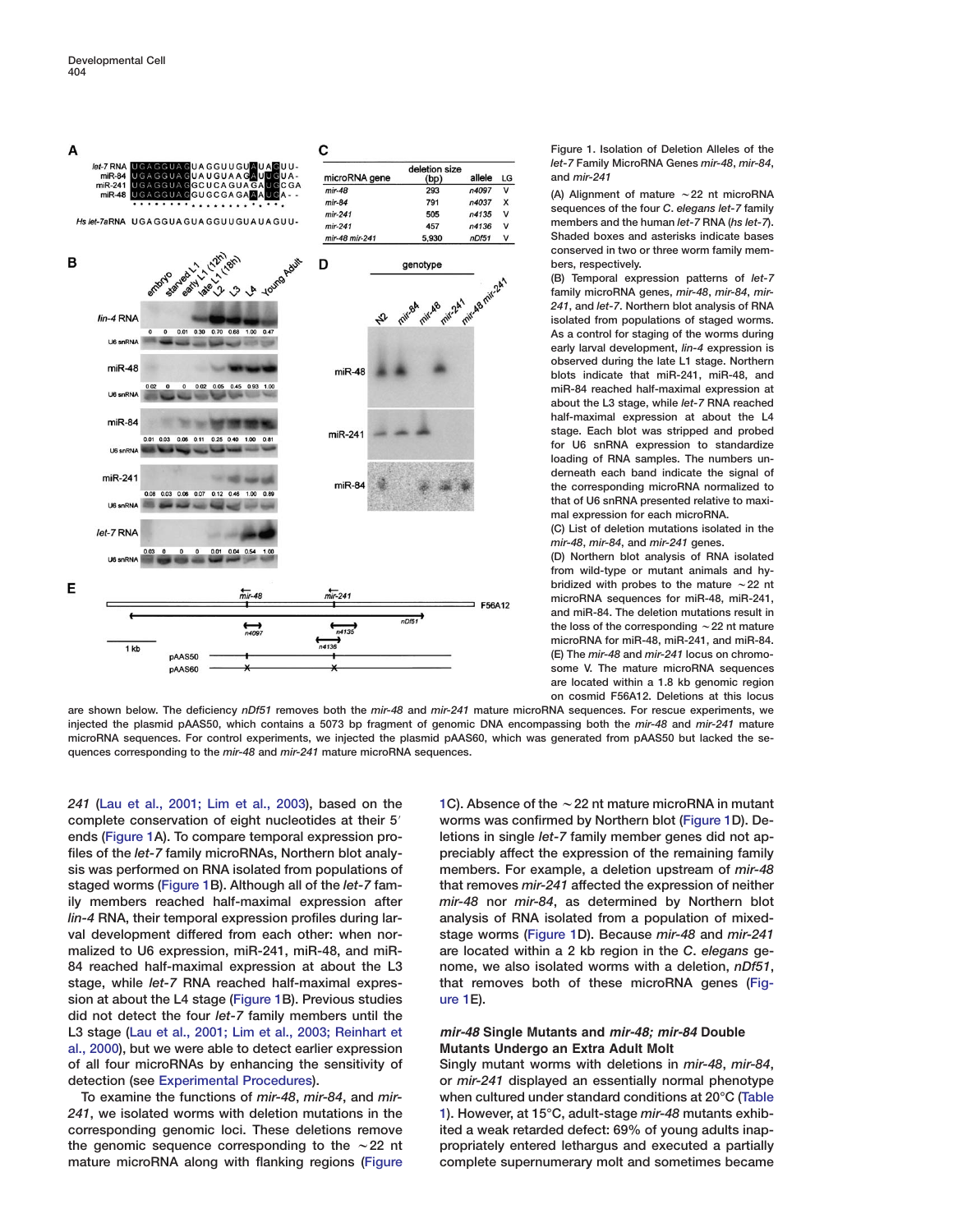| Strain          | Genotype                                                                         |                              |                          |                          |                          | Percentage of Worms with Alae Formation |                          |                          |                          |                         |                          |
|-----------------|----------------------------------------------------------------------------------|------------------------------|--------------------------|--------------------------|--------------------------|-----------------------------------------|--------------------------|--------------------------|--------------------------|-------------------------|--------------------------|
|                 |                                                                                  | Average Number of Seam Cells |                          |                          |                          |                                         | L4 Molt <sup>a</sup>     |                          |                          | Percent                 | Percentage<br>of Adult-  |
|                 |                                                                                  | L2                           | L <sub>3</sub>           | L4 <sup>a</sup>          | L4 Molt <sup>a</sup>     | Early L4 <sup>a</sup>                   | No<br>Alae               | Gapped                   | Complete                 | Lethality at<br>L4 Molt | Stage<br>Lethargus       |
| N <sub>2</sub>  | wild-type                                                                        | 11 (20)                      | 11 (20)                  | 11 (20)                  | 11(21)                   | $\mathbf 0$                             | $\mathbf 0$              | 0                        | 100                      | 0(104)                  | 0(104)                   |
| MT13650         | mir-48(n4097)                                                                    | $-b$                         | $\overline{\phantom{0}}$ | $\overline{\phantom{0}}$ | 11 (22)                  | 0                                       | 0                        | 5                        | 95                       | 0(39)                   | 4 (135)                  |
| MT13650         | mir-48(n4097)<br>@ 15°C                                                          | $\overline{\phantom{0}}$     | —                        | $\overline{\phantom{0}}$ | 11 (20)                  | 0                                       | 0                        | 5                        | 95                       | 0(66)                   | 69 (185)                 |
| MT13651         | mir-84(n4037)                                                                    | $\overline{\phantom{0}}$     | $\overline{\phantom{0}}$ | $\overline{\phantom{0}}$ | 12 (20)                  | 0                                       | $\mathbf 0$              | 0                        | 100                      | 0(71)                   | 0(71)                    |
| MT13896         | mir-241(n4135)                                                                   | —                            | $\overline{\phantom{0}}$ | $\overline{\phantom{0}}$ | 11 (13)                  | 0                                       | $\mathbf 0$              | 0                        | 100                      | 0(81)                   | 0(81)                    |
| MT13897         | mir-241(n4136)                                                                   | $\overline{\phantom{0}}$     | $\overline{\phantom{0}}$ | $\overline{\phantom{0}}$ | 11 (22)                  | 0                                       | $\mathbf 0$              | 0                        | 100                      | 0(35)                   | 0(35)                    |
| MT14118         | mir-241(n4136);<br>mir-84(n4037)                                                 | -                            |                          |                          | 11 (20)                  | 0                                       | $\mathbf 0$              | 5                        | 95                       | 0(110)                  | 0(110)                   |
| MT13652         | mir-48(n4097);<br>mir-84(n4037)                                                  | $\qquad \qquad -$            |                          | -                        | 11 (20)                  | 0                                       | 0                        | 0                        | 100                      | 0(72)                   | 79 (72)                  |
| MT13669         | mir-48 mir-<br>241(nDf51)                                                        | 11 (24)                      | 16 $(24)$ °              | 16 $(29)$ <sup>c</sup>   | 16 $(27)$ °              | 0                                       | 8                        | 92                       | 0                        | 37 (81)                 | 36 (81)                  |
| VT1066          | mir-48 mir-<br>241(nDf51); mir-<br>84(n4037)                                     | 11 (23)                      | 19 $(31)^c$              | $20(20)$ <sup>c</sup>    | $20(20)$ <sup>c</sup>    | 0                                       | 47                       | 47                       | 6                        | 79 (80)                 | 16 (80)                  |
| MT14749         | mir-48 mir-<br>241(nDf51);<br>nEx1185 <sup>d</sup>                               |                              |                          |                          | 12 $(32)$ <sup>e,f</sup> | $\overline{\phantom{0}}$                | 0                        | 13                       | 87                       |                         |                          |
| MT14778         | mir-48 mir-<br>241(nDf51);<br>nEx11929                                           |                              |                          |                          | 17 (18) <sup>e,h</sup>   | $\overline{\phantom{0}}$                | 0                        | 80                       | 20                       |                         |                          |
| VT517           | lin-28(n719)                                                                     | -                            | 6 $(21)^c$               | 6 (18) $^{\circ}$        | -                        | 100                                     |                          |                          | -                        | 0(108)                  |                          |
| VT1103          | lin-28(n719); mir-<br>48 mir-<br>241(nDf51); mir-<br>84(n4037)                   | $\qquad \qquad -$            | $7(25)^c$                | $6(19)^c$                | $\overline{\phantom{0}}$ | 100                                     | $\overline{\phantom{0}}$ | $\overline{\phantom{0}}$ | $\overline{\phantom{0}}$ | 1(100)                  |                          |
| <b>VT786</b>    | lin-46(ma164)                                                                    |                              |                          |                          | 12 (26)                  |                                         | 0                        | 12                       | 88                       | 1(110)                  |                          |
| VT1145          | lin-46(ma164);<br>mir-48 mir-<br>241(nDf51); mir-<br>84(n4037)                   | $\qquad \qquad -$            | $21(17)^c$               | 39 $(17)$ <sup>c</sup>   | 44 (20) <sup>c</sup>     | 0                                       | 100                      | 0                        | 0                        | 0(106)                  |                          |
| <b>VT937</b>    | lin-28(n719); lin-<br>46(ma164)                                                  |                              |                          |                          | 11 (22)                  | $\overline{\phantom{0}}$                | 0                        | 0                        | 100                      | 0(89)                   |                          |
| VT1102          | lin-28(n719); lin-<br>46(ma164) mir-<br>48 mir-<br>241(nDf51); mir-<br>84(n4037) | 11(21)                       | $22(20)$ °               | 38 $(21)$ <sup>c</sup>   | 39 (20) <sup>c</sup>     | 0                                       | 100                      | 0                        | 0                        | 22 (27)                 |                          |
| <b>RG559</b>    | $hbI-1(ve18)$                                                                    |                              | 11(21)                   | 13 (24)                  | 14 (18)                  | 25                                      | 0                        | 9                        | 91                       | 9(34)                   |                          |
| VT1146          | hbl-1(ve18) mir-<br>84(n4037); mir-<br>48 mir-<br>241(nDf51)                     | $\overline{\phantom{m}}$     | 11(17)                   | 13 (22)                  | 13 (23)                  | 0                                       | 0                        | 33                       | 67                       | 9(57)                   | $\overline{\phantom{0}}$ |
| CT <sub>8</sub> | lin-41(ma104)                                                                    |                              |                          | 11 (27)                  | 11 (25)                  | 19                                      | 4                        | 0                        | 96                       | 7 (90)                  |                          |
| VT1143          | lin-41(ma104);<br>mir-48 mir-<br>241(nDf51); mir-<br>84(n4037)                   | 11 (20)                      | 17 $(16)^c$              | 17 $(20)$ <sup>c</sup>   | 18 $(20)$ <sup>c</sup>   | 0                                       | $\mathbf 0$              | 85                       | 15                       | 3(97)                   |                          |

### <span id="page-2-0"></span>**Table 1. Phenotypic Consequences of and Genetic Interactions among** *mir-48***,** *mir-84***, and** *mir-241* **Mutations**

**aWorms scored at the L4 and L4 molt stages for both seam cells and alae formation. Number of worms (n) scored for each group is indicated in parentheses. b—, did not score.**

**cp < 0.01 (comparison with N2).**

**dExtrachromosomal array from injecting 100 ng/l pAAS50 and 20 ng/l pTG96 (***sur-5::GFP***). pAAS50 is a pCR-II TOPO plasmid containing a 5073 bp fragment that contains** *mir-48* **and** *mir-241***.**

**eWorms scored for number of seam cells at the L4 or L4 molt stages. Three lines scored independently for rescue experiments. Data from representative lines are shown.**

**f p < 0.001 (comparison with** *nDf51***).**

**gExtrachromosomal array from injecting 100 ng/l pAAS60 and 20 ng/l pTG96 (***sur-5::GFP***). pAAS60 is the same as pAAS50, except that the sequences corresponding to the mature microRNAs** *mir-48* **and** *mir-241* **have been deleted.**

**hp > 0.05 (comparison with** *nDf51***).**

**trapped in the unshed cuticle (Table 1). This phenotype was also observed at a low penetrance (4%, Table 1) when** *mir-48* **animals were cultured at 20°C.** *mir-84* **and** *mir-241* **single mutants had no observable abnormal phenotype at 15°C (data not shown). Thus, like** *let-7* **mutants,** *mir-48* **animals execute a supernumerary molt. However, the characteristics of the extra molt dif-** **fer:** *let-7* **animals fail to execute the L4-to-adult transition and display an extra larval molt, whereas** *mir-48* **mutants execute the L4-to-adult transition apparently normally and then undergo an extra adult molt.**

**To test whether** *mir-48***,** *mir-84***, and** *mir-241* **function redundantly, double and triple mutants were generated.** *mir-84; mir-241* **animals displayed no detectable abnor-**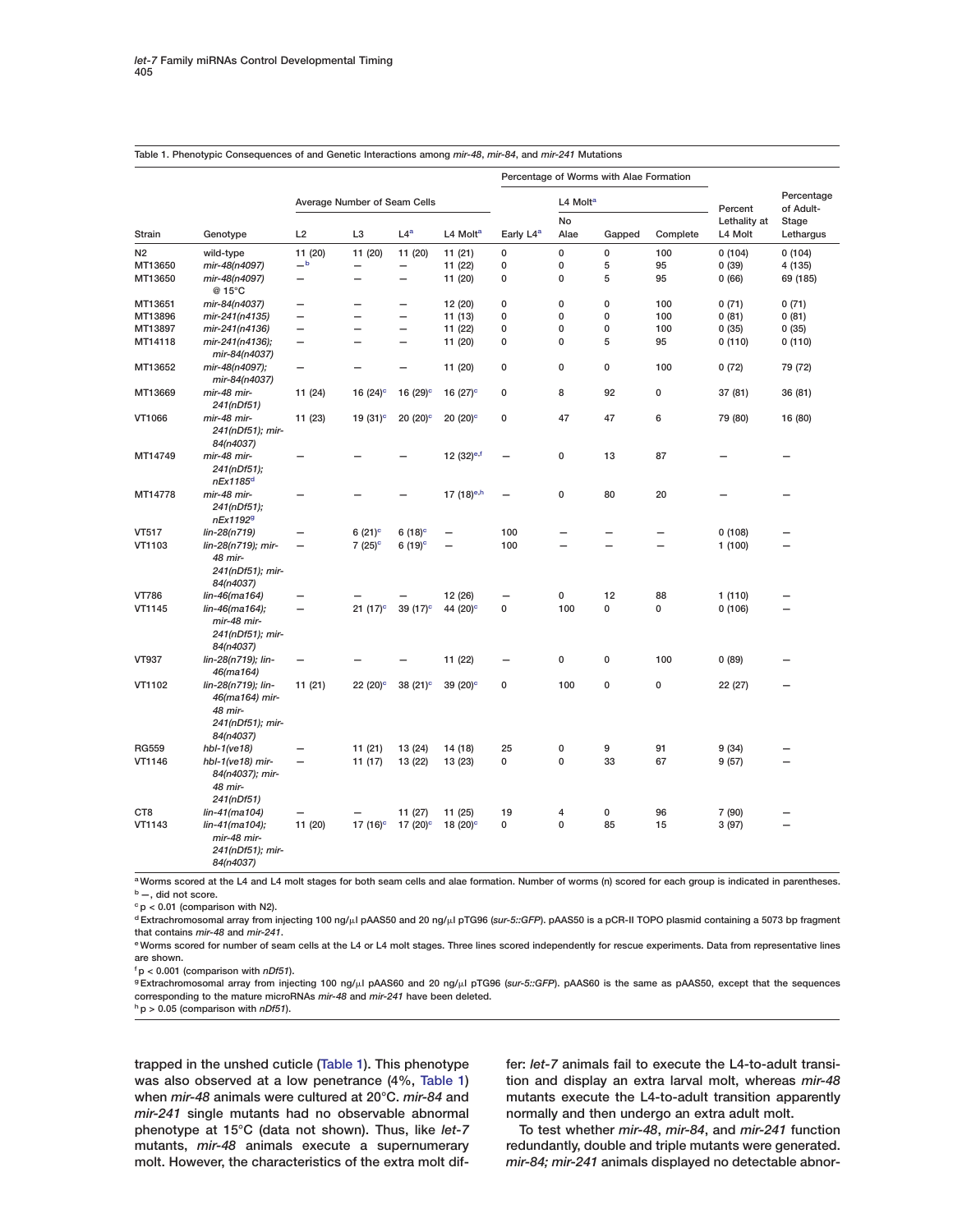

**Figure 2.** *mir-48; mir-84* **Double Mutants Display Supernumerary Molting Behavior in Adult Worms**

**(A and B) Nomarski DIC images of a** *mir-48; mir-84* **animal with a (A) fully formed vulva and with embryos visible inside of the worm to show that the worm is in the adult stage and (B) unshed cuticle surrounding the anterior region of the worm.**

**(C and D) Electron micrographs of adult-stage cuticle in a (C) wildtype animal and a (D)** *mir-48; mir-84* **adult. Asterisks indicate cuticles. The scale bar is 300 nm. (C) Normal single cuticle with alae in a wild-type adult. (D) Two cuticles, both with alae structures (arrows), are visible in a** *mir-48; mir-84* **adult.**

**(E and F) Fluorescence micrographs of a (E) wild-type and a (F)** *mir-48; mir-84* **worm at the L4 molt stage that carry the** *col-19::gfp* **transgene** *maIs105***. (E) Fluorescence micrograph of a wild-type L4 molt-stage worm. Expression of** *col-19::gfp* **is observed in nuclei of the hyp7 syncytium (arrowheads) and hypodermal seam cells (arrows) in a wild-type L4 molt-stage-worm. (F) Expression of** *col-19::gfp* **is observed in hypodermal seam cells (arrows) in a** *mir-48; mir-84* **L4 molt-stage worm.** *col-19::gfp* **expression is reduced or absent in hyp7.**

**(G and H) Nomarski DIC images of the hypodermis of the animals in (E) and (F), respectively, showing seam cell (arrows) and hyp7 (arrowheads) nuclei.**

**malities [\(Table 1](#page-2-0)).** *mir-48; mir-84* **adult-stage animals exhibited a strongly penetrant extra molting phenotype at 20°C (Figures 2A and 2B; [Table 1\)](#page-2-0), similar to that of** *mir-48* **mutant animals at 15°C. By electron microscopy, two cuticles, both with adult lateral alae, were apparent on** *mir-48; mir-84* **adults (Figure 2D), in contrast to the single cuticle on wild-type adults (Figure 2C). At the L4 molt,** *mir-48; mir-84* **animals displayed no abnormal phenotype in the lateral hypodermal seam cells; worms had the normal number of seam cells generated from** **the V lineage, complete alae formation, and normal expression of the adult stage-specific transgene** *col-19::gfp* **[\(Abrahante et al., 1998; Liu et al., 1995\)](#page-10-0). In contrast, in the main body hypodermal syncytial cell, hyp7,** *col-19::gfp* **expression was reduced or absent in** *mir-48; mir-84* **worms at the L4 molt (Figure 2F). Thus, in** *mir-48; mir-84* **double mutants at the L4 molt, hyp7 displayed larval characteristics and likely failed to make the larval-to-adult transition appropriately. The supernumerary molting phenotype of** *mir-48; mir-84* **animals may be a consequence of the retarded state of hyp7. In contrast, the hypodermal seam cells in** *mir-48; mir-84* **double mutants at the L4 molt primarily displayed adult characteristics: seam cells stopped dividing, formed alae, and expressed** *col-19::gfp***. This is a weaker heterochronic phenotype than that of** *let-7***(lf) worms. Whereas** *mir-48; mir-84* **worms exhibited a larval-to-adult delay only in hyp7,** *let-7***(lf) worms exhibit a larval-to-adult delay in both hyp7 and in the seam cells.**

# **Seam Cells of** *mir-48 mir-241* **Double Mutants and** *mir-48 mir-241; mir-84* **Triple Mutants Repeat the L2-Stage Developmental Program**

*mir-48 mir-241* **double mutants and** *mir-48 mir-241; mir-84* **triple mutants displayed a retarded cell lineage phenotype in the lateral hypodermis. Extra seam cells were observed at the L3 and L4 stages [\(Table 1,](#page-2-0) [Figure 3](#page-4-0)C) compared to wild-type worms [\(Table 1,](#page-2-0) [Figure 3A](#page-4-0)). In the L2-stage of wild-type worms, five of the six V lineage seam cells on each side of the animal execute a "proliferative" program with two rounds of cell division, which results in an increase in the number of seam cells from six in the L1 stage to 11 in the L2 stage. In the L3 and L4 stages, a single stem cell-like division occurs, with only the posterior daughter retaining seam cell identity. Therefore, the number of V lineage seam cells on each side of wild-type animals remains constant at 11 after the L2 stage. However, in** *mir-48 mir-241* **and in** *mir-48 mir-241; mir-84* **L3 larvae, the average number of V lineage seam cells was 16 (range = 11–18) and 19 (range = 14–23), respectively. No further increase in the number of seam cells was detected in L4 larvae. In addition,** *mir-48 mir-241; mir-84* **triple mutants failed to generate complete alae at the L4 molt [\(Table 1\)](#page-2-0). The retarded seam cell and alae phenotypes were not observed in mutants transformed with a 5 kb genomic fragment containing the** *mir-48* **and** *mir-241* **loci [\(Table](#page-2-0) [1](#page-2-0), [Figure 1](#page-1-0)E), indicating that the defect was caused by mutations within the 5 kb region corresponding to the transgene. Further, when the sequences for** *mir-48* **and** *mir-241* **mature** w**22 nt microRNAs were deleted from this genomic fragment, no rescue was observed, indicating that the phenotype was caused specifically by loss of the microRNA sequences [\(Table 1,](#page-2-0) [Figure 1](#page-1-0)E).**

**We hypothesized that the extra seam cells observed in** *mir-48 mir-241* **and** *mir-48 mir-241; mir-84* **mutants arose from inappropriate repetition of the L2-stage seam cell proliferative program during the L3 stage. To investigate this possibility, we observed seam cell division patterns in individual** *mir-48 mir-241* **and** *mir-48 mir-241; mir-84* **mutant worms from the late-L2 stage through the L3 stage. In all animals examined, two rounds of cell division were observed in V lineage seam**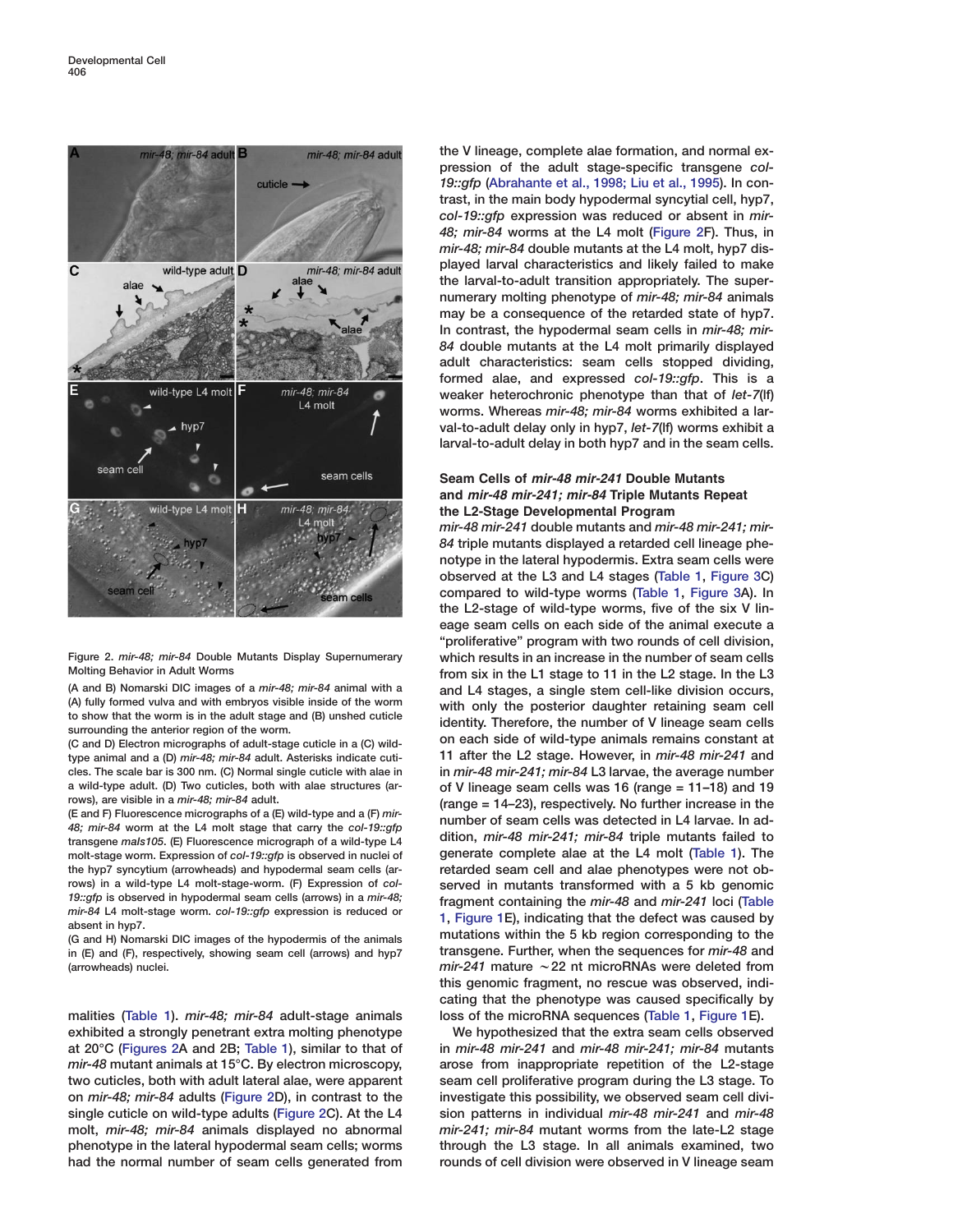<span id="page-4-0"></span>

**cells during the L3 stage (Figures 3E–3G). The number of seam cells observed by lineage analysis to undergo an extra round of cell division varied among individual worms (range = 3–10 of 11 V lineage seam cells, n = 6). This variability was consistent with the range of seam cell numbers counted in L3-stage worms (see above). These data demonstrate that** *mir-48 mir-241* **doubly mutant and** *mir-48 mir-241; mir-84* **triply mutant worms repeat the L2-stage developmental program in the lateral hypodermal seam cells during the L3 stage and indicate that** *mir-48***,** *mir-84***, and** *mir-241* **act redundantly to specify the appropriate timing of stage-specific seam cell behavior.**

### **Do** *mir-48***,** *mir-84***, and** *mir-241* **Act through** *lin-28* **to Control the L2-to-L3 Transition?**

**The heterochronic gene** *lin-28* **is a key regulator of the timing of L2-stage events in the hypodermis. In** *lin-28***(lf) mutants, the L2-stage seam cell proliferative program is skipped [\(Ambros and Horvitz, 1984\)](#page-10-0). In contrast, seam cells of** *mir-48 mir-241; mir-84* **animals repeat the L2-stage program. Thus,** *lin-28* **and** *mir-48 mir-241; mir-84* **have opposing activities. To determine the relationship between** *mir-48***,** *mir-84***,** *mir-241***, and** *lin-28***, we performed genetic epistasis analysis. We found that** *lin-28***(lf);** *mir-48 mir-241; mir-84* **worms displayed a precocious phenotype like that of** *lin-28***(lf), including reduced numbers of seam cells and precocious adult alae dur-** **Figure 3. Extra Seam Cells Generated as a Consequence of Reiteration of the L2-Stage Developmental Program in Animals Lacking** *mir-48***,** *mir-84***, and** *mir-241* **MicroRNA Activity**

**Nomarski DIC images of the hypodermis.**

**(A and B) Arrows indicate seam cells. Normal seam cell number is observed in a (A) wildtype and (B)** *lin-46* **mutant animal at the L4 stage.**

**(C) Extra seam cells in a** *mir-48 mir-241; mir-84* **triple mutant at the L4 stage.**

**(D) Enhanced extra-seam-cell phenotype of a** *lin-46 mir-48 mir-241; mir-84* **mutant animal at the L4 stage.**

**(E–G) Sequential Nomarski DIC images of a** *mir-48 mir-241; mir-84* **mutant animal (E) during the late L2 stage, (F) during the L2 molt, and (G) during the early L3 stage. The same V seam cell lineage in a single animal is shown in all three images. (E) A single seam cell prior to cell division (arrow). (F) The seam cell in (E) divided during the L2 molt, resulting in two daughters. (G) Each of the daughters from (F) executed another round of cell divisions, resulting in four daughter nuclei in the early-L3 stage. The posterior daughter of each pair of daughter nuclei retains the seam cell identity, and the anterior daughter fuses with the hyp7 syncytium [\(Sulston and](#page-10-0) [Horvitz, 1977\)](#page-10-0).**

**(H) Diagram of Vn (V1–V4, V6) lineage of a normal N2 wild-type animal (adapted from [Sulston and Horvitz, 1977](#page-10-0)) and a** *mir-48 mir-241; mir-84* **triple mutant animal. Reiteration of the L2-stage proliferative program is observed in V lineage seam cells of** *mir-48 mir-241; mir-84* **triple mutants.**

**ing the L4 stage [\(Table 1\)](#page-2-0). Thus, the** *lin-28* **precocious phenotype in the hypodermis was epistatic to the** *mir-48 mir-241; mir-84* **retarded phenotype. Because the** *lin-28* **3**# **UTR contains a putative** *let-7* **binding site [\(Reinhart et al., 2000\)](#page-11-0),** *mir-48***,** *mir-84***, and** *mir-241* **could act to directly repress the activity of** *lin-28***; alternatively,** *mir-48***,** *mir-84***, and** *mir-241* **could act in an independent parallel pathway to control the L2-to-L3 transition.**

**If** *lin-28* **is a target of** *mir-48***,** *mir-84***, and** *mir-241***, then the level of LIN-28 protein should be elevated in** *mir-48 mir-241; mir-84* **triple mutants. To test this, we used a** *lin-28::gfp::lin-28* **fusion construct to monitor the LIN-28 protein level [\(Moss et al., 1997](#page-11-0)). In wild-type worms,** *lin-28::gfp::lin-28* **is expressed most abundantly in the L1 stage, is downregulated beginning at the L2 stage, and is essentially absent by the L3 and L4 stages [\(Moss et al., 1997\)](#page-11-0). We observed no abnormalities in the downregulation of** *lin-28::gfp::lin-28* **expression in** *mir-48 mir-241; mir-84* **triple mutants (Figure S1; see the Supplemental Data available with this article online). In contrast,** *lin-28::gfp::lin-28* **expression remained elevated in** *lin-4***(lf) worms (Figure S1, [Moss et al., 1997\)](#page-11-0). Western blot analysis also indicated little, if any, increase in LIN-28 protein levels in the absence of** *mir-48***,** *mir-84***, and** *mir-241* **(data not shown). The apparently normal downregulation of LIN-28 in the absence of** *mir-48***,** *mir-84***, and** *mir-241* **suggests that** *lin-28* **is not a direct target of these microRNAs.**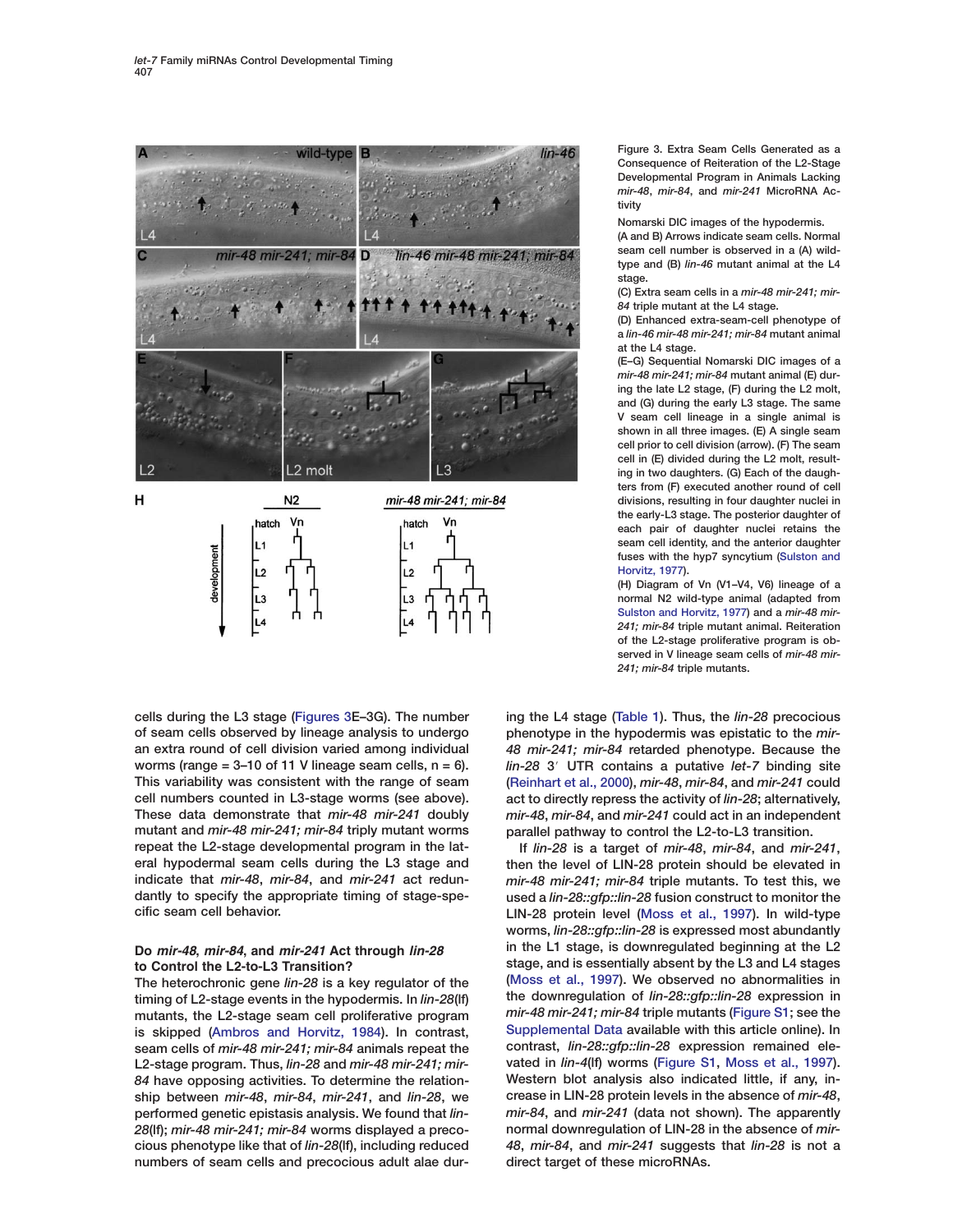**If** *lin-28* **is not a target of the** *mir-48***,** *mir-84***, and** *mir-241* **microRNAs, but rather acts in a parallel pathway, then what accounts for the epistasis of** *lin-28* **over** *mir-48***,** *mir-84***, and** *mir-241***? This epistasis could be explained by the function of** *lin-46***, a downstream effector of** *lin-28***.** *lin-46* **acts downstream of** *lin-28* **to specify L3 specific cell fates, and mutations in this gene completely suppress the precocious phenotype of** *lin-28***(lf) mutants [\(Pepper et al., 2004](#page-11-0)). If** *mir-48***,** *mir-84***, and** *mir-241* **function in a pathway parallel to both** *lin-28* **and** *lin-46* **to control the L2-to-L3 transition, then retarded development like that in** *mir-48 mir-241; mir-84* **triple mutants is predicted for** *lin-28***(lf);** *lin-46***(lf)** *mir-48 mir-241; mir-84* **worms. Indeed, despite the complete absence of** *lin-28* **activity,** *lin-28***(lf);** *lin-46***(lf)** *mir-48 mir-241; mir-84* **quintuply mutant worms displayed a strong retarded phenotype with extra seam cells and retarded adult alae formation [\(Table 1\)](#page-2-0). This observation provides additional evidence that the L2 reiteration phenotype is not caused primarily by elevated levels of** *lin-28* **activity. Therefore, we propose that** *mir-48***,** *mir-84***, and** *mir-241* **function in a pathway parallel to** *lin-28* **and** *lin-46***, and that these pathways converge on a shared downstream effector to control the L2-to-L3 transition.**

**Interestingly, the** *lin-28***(lf);** *lin-46***(lf)** *mir-48 mir-241; mir-84* **quintuply mutant animals displayed a stronger retarded phenotype than that of** *mir-48 mir-241; mir-84* **triple mutants. Whereas** *mir-48 mir-241; mir-84* **worms reiterated the L2-stage program only once in the L3 stage,** *lin-28***(lf);** *lin-46***(lf)** *mir-48 mir-241; mir-84* **worms had a greater number of seam cells in L4-stage worms, consistent with an additional execution of the L2-stage developmental program in the L4 stage [\(Table 1\)](#page-2-0). Moreover, vulva formation was retarded in** *lin-28***(lf);** *lin-46***(lf)** *mir-48 mir-241; mir-84* **worms, while vulva formation in** *mir-48 mir-241; mir-84* **triple mutants occurred with no obvious timing defects. The retarded phenotype observed in** *lin-28***(lf);** *lin-46***(lf)** *mir-48 mir-241; mir-84* **worms was independent of** *lin-28* **activity, in that the same phenotype was observed in** *lin-46***(lf)** *mir-48 mir-241; mir-84* **worms [\(Table 1,](#page-2-0) [Figure 3](#page-4-0)D).** *lin-46***(lf) single mutants display an L2 reiteration phenotype at 15°C, but not, however, at 20°C [\(Pepper et al., 2004\)](#page-11-0) [\(Figure](#page-4-0) [3C](#page-4-0)). Our data indicate that** *lin-46* **likely acts in parallel with** *mir-48***,** *mir-84***, and** *mir-241* **to specify L3-stage events.**

### **Depletion of** *hbl-1* **Activity, but Not** *lin-41* **Activity, Suppresses** *mir-48 mir-241; mir-84* **Defects at the L2-to-L3 Transition**

**One candidate downstream effector of** *mir-48***,** *mir-84***, and** *mir-241* **activities is the** *C***.** *elegans hunchback* **homolog** *hbl-1* **[\(Fay et al., 1999\)](#page-10-0).** *hbl-1* **regulates developmental timing and also contains eight** *let-7* **complementary sites in its 3**# **UTR [\(Abrahante et al., 2003; Lin et](#page-10-0) [al., 2003\)](#page-10-0). If the L2 reiteration phenotype of** *mir-48 mir-241; mir-84* **animals is caused by failure to repress** *hbl-1***, then it is expected that a decrease in** *hbl-1* **activity, either genetically with the partial loss-of-function** *hbl-1* **allele,** *ve18* **[\(Abrahante et al., 2003; Lin et al.,](#page-10-0) [2003\)](#page-10-0), or by RNAi, should suppress this phenotype.** *mir-48 mir-241; hbl-1(ve18) mir-84* **mutant worms did not display extra seam cells at the L3 stage [\(Table 1\)](#page-2-0), indi-**

**cating that** *hbl-1(ve18)* **suppressed the L2 reiteration phenotype. The retarded alae phenotype caused by the loss of** *mir-48***,** *mir-84***, and** *mir-241* **was also suppressed; at the L4 molt, 85% of** *mir-48 mir-241; hbl-1(ve18) mir-84* **quadruply mutant worms exhibited complete alae formation, compared to only 6% of** *mir-48 mir-241; mir-84* **triple mutants [\(Table 1\)](#page-2-0). Similar results were obtained when** *hbl-1* **activity was depleted by RNAi in** *mir-48 mir-241; mir-84* **animals.** *hbl-1***(RNAi) administered postembryonically resulted in strong suppression of the L2 reiteration phenotype of L3-stage** *mir-48 mir-241; mir-84* **worms and suppression of the retarded alae phenotype at the L4 molt [\(Table 2\)](#page-6-0).** *hbl-1***(RNAi) also suppressed the enhanced L2 reiteration phenotype of** *lin-46***(lf)** *mir-48 mir-241; mir-84* **animals [\(Table 2\)](#page-6-0), suggesting that both the** *lin-46* **and the** *mir-48***,** *mir-84***, and** *mir-241* **pathways converge on** *hbl-1* **to control the L2-to-L3 transition.**

**Because** *lin-41* **acts redundantly with** *hbl-1* **to regulate the L4-to-adult transition [\(Abrahante et al., 2003;](#page-10-0) [Lin et al., 2003](#page-10-0)), we tested whether** *lin-41* **might also act with** *hbl-1* **to regulate the L2-to-L3 transition. Unlike reduction of** *hbl-1* **activity, reduction of** *lin-41* **activity had little effect on the L2 reiteration phenotype [\(Tables](#page-2-0) [1 and 2\)](#page-2-0), but did partially suppress the retarded alae phenotype [\(Table 2\)](#page-6-0). These data indicate that** *mir-48***,** *mir-84***, and** *mir-241* **control the L2-to-L3 transition by repressing** *hbl-1* **and not by repressing** *lin-41***.**

### *mir-48***,** *mir-84***, and** *mir-241* **Are Necessary for Temporal Downregulation of** *hbl-1* **Expression**

**If** *mir-48***,** *mir-84***, and** *mir-241* **regulate** *hbl-1* **expression during wild-type development, then** *mir-48 mir-241; mir-84* **triple mutants should exhibit an elevated level of HBL-1 protein.** *hbl-1* **is expressed in the hypodermis during embryogenesis, and this expression decreases during early larval development, becoming undetectable by the L3 stage [\(Abrahante et al., 2003; Fay et al.,](#page-10-0) [1999; Lin et al., 2003](#page-10-0)). The repression of** *hbl-1* **in the hypodermal syncytium hyp7 during early larval development requires the** *hbl-1* **3**# **UTR [\(Abrahante et al.,](#page-10-0) [2003; Lin et al., 2003](#page-10-0)). To test whether** *hbl-1* **activity is upregulated in** *mir-48 mir-241; mir-84* **triple mutants, we used an** *hbl-1::gfp::hbl-1* **fusion construct as a reporter for the level of HBL-1 protein [\(Fay et al., 1999\)](#page-10-0). In 80% of** *mir-48 mir-241; mir-84* **triple mutants at the L3 stage,** *hbl-1::gfp::hbl-1* **expression was detected in hyp7 [\(Fig](#page-7-0)[ure 4D](#page-7-0)). In contrast,** *hbl-1::gfp::hbl-1* **expression was detected in hyp7 in only 11% of wild-type worms at the L3 stage [\(Figure 4](#page-7-0)C). Our data are consistent with a model that** *mir-48***,** *mir-84***, and** *mir-241* **act together to regulate the level of HBL-1 protein in hyp7. However, because single and double mutants that do not display the L2 reiteration phenotype were not examined for elevated** *hbl-1::gfp::hbl-1* **activity, it remains possible that the individual family members,** *mir-48***,** *mir-84***, and** *mir-241***, differ in their capacity to repress** *hbl-1* **activity.**

### **Discussion**

## **Functional Cooperation among MicroRNA Family Members**

**Our data demonstrate that the** *let-7* **family microRNA genes** *mir-48***,** *mir-84***, and** *mir-241* **function together to**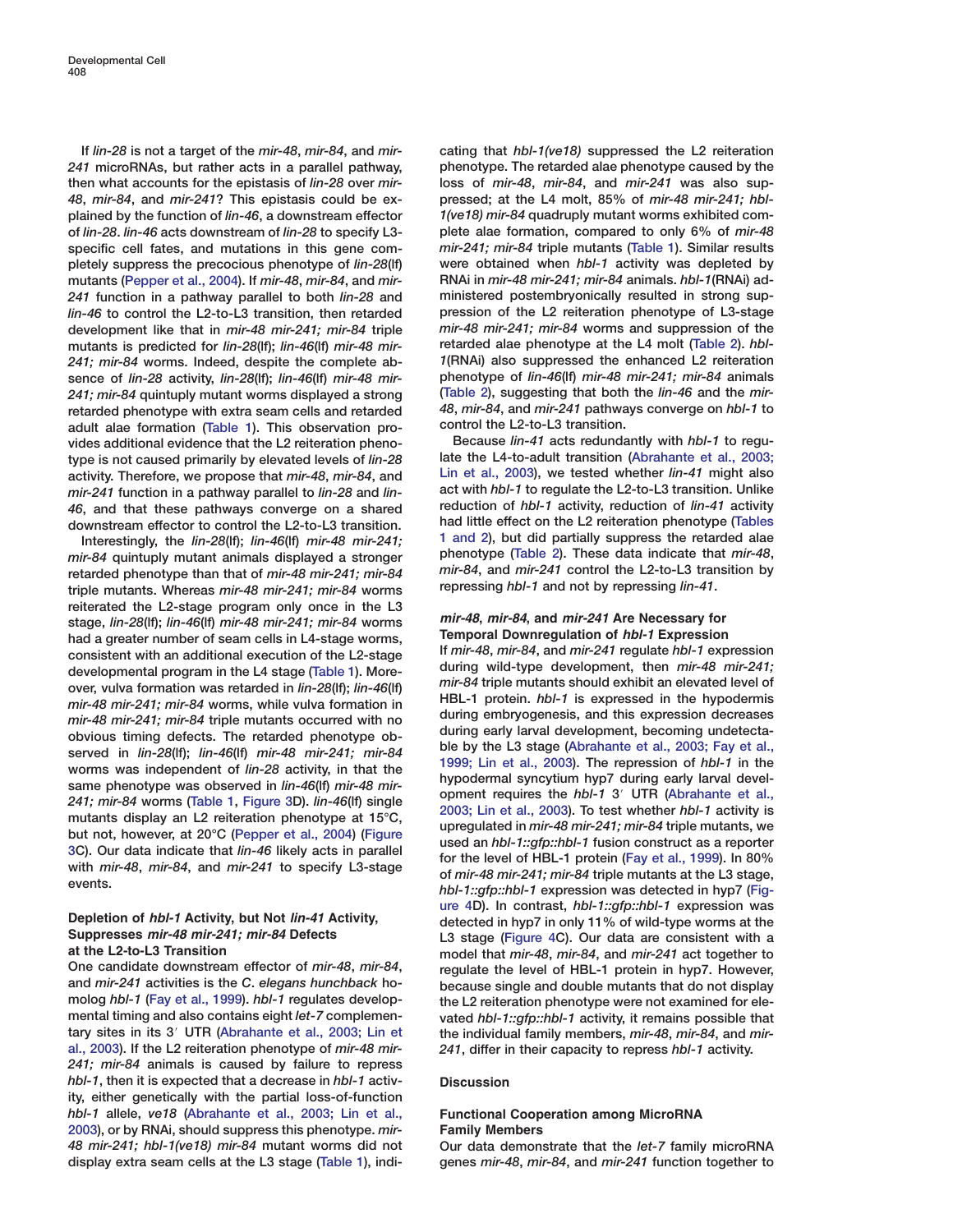| <b>Strain</b>  | Genotype                             | dsRNA<br>Construct    | Number of Seam<br>Cells (n) |                | Percentage of Worms with Precocious<br>Alae during L4 |        |              |    | Percentage of Worms with Alae at L4<br>Molt/Young Adult |        |          |    |
|----------------|--------------------------------------|-----------------------|-----------------------------|----------------|-------------------------------------------------------|--------|--------------|----|---------------------------------------------------------|--------|----------|----|
|                |                                      |                       | L <sub>3</sub>              | L <sub>4</sub> | No Alae                                               | Gapped | Complete     | n  | No Alae                                                 | Gapped | Complete | n  |
| N <sub>2</sub> | wild-type                            | control               | 11(15)                      | 11 (20)        | 100                                                   | 0      | 0            | 20 | $\mathbf{0}$                                            | 0      | 100      | 26 |
|                |                                      | $hbI-1$               | 9(33)                       | 10(33)         | $\mathbf{0}$                                          | 24     | 76           | 33 | $\Omega$                                                | 14     | 86       | 7  |
|                |                                      | $lin-41$              | 11 (16)                     | 11 (40)        | 60                                                    | 40     | 0            | 40 | $\mathbf{0}$                                            | 29     | 71       | 24 |
|                |                                      | hbl-1 and<br>$lin-41$ | 10(27)                      | 11(35)         | 3                                                     | 57     | 40           | 35 | $\Omega$                                                | 46     | 54       | 13 |
| VT1066         | mir-48 mir-<br>241: mir-84           | control               | 17 (21)                     | 19 (23)        | 100                                                   | 0      | 0            | 23 | 43                                                      | 54     | 4        | 28 |
|                |                                      | $hbI-1$               | 9(33)                       | 14 (48)        | 89                                                    | 11     | 0            | 36 | 0                                                       | 32     | 68       | 25 |
|                |                                      | $lin-41$              | 16 (20)                     | 17 (32)        | 93                                                    | 7      | $\mathbf{0}$ | 29 | $\mathbf{0}$                                            | 47     | 53       | 30 |
|                |                                      | hbl-1 and<br>$lin-41$ | 10(20)                      | 11 (30)        | 0                                                     | 60     | 40           | 25 | 0                                                       | 29     | 71       | 21 |
| <b>VT786</b>   | $lin-46$                             | control               | 12(9)                       | 12 (20)        | 100                                                   | 0      | 0            | 20 | 0                                                       | 19     | 81       | 26 |
|                |                                      | $hbI-1$               | 9(6)                        | 10(20)         | 0                                                     | 20     | 80           | 20 | $\mathbf 0$                                             | 0      | 100      | 15 |
|                |                                      | $lin-41$              | 12(1)                       | 12(21)         | 81                                                    | 19     | 0            | 21 | 0                                                       | 12     | 88       | 17 |
|                |                                      | hbl-1 and<br>$lin-41$ | 8(3)                        | 10(20)         | 11                                                    | 37     | 53           | 19 | $\mathbf 0$                                             | 8      | 92       | 24 |
| VT1145         | lin-46 mir-48<br>mir-241: mir-<br>84 | control               | 22(17)                      | 40 (20)        | 100                                                   | 0      | 0            | 20 | 100                                                     | 0      | 0        | 18 |
|                |                                      | $hbI-1$               | 10 (24)                     | 14 (36)        | 100                                                   | 0      | $\mathbf 0$  | 36 | $\mathbf{0}$                                            | 80     | 20       | 20 |
|                |                                      | $lin-41$              | 22 (20)                     | 40 (31)        | 100                                                   | 0      | 0            | 31 | 100                                                     | 0      | 0        | 36 |
|                |                                      | hbl-1 and<br>$lin-41$ | 11 (22)                     | 11 (36)        | 0                                                     | 50     | 50           | 36 | $\mathbf 0$                                             | 29     | 71       | 17 |

<span id="page-6-0"></span>**Table 2.** *hb1-1* **Depletion by RNAi Suppresses the Phenotype of Extra Seam Cells and Retarded Alae of a** *mir-48 mir-241; mir-84* **Triple Mutant and of a** *lin-46 mir-48 mir-241; mir-84* **Mutant**

**control developmental timing in** *C***.** *elegans***. Synthetic heterochronic phenotypes were observed in double and triple mutants, indicating functional cooperation or redundancy among these** *let-7* **family microRNAs.** *mir-48* **single mutants displayed a supernumerary adult-stage lethargus. The penetrance of this phenotype was greatly enhanced in** *mir-48; mir-84* **double mutants.** *mir-48 mir-241* **double mutants also displayed extra seam cell divisions during the L3 stage, the formation of incomplete adult-stage alae, and lethality associated with vulva bursting at the L4-to-adult transition. All of these retarded heterochronic defects occurred with higher frequency in triply mutant worms that lack** *mir-48***,** *mir-84***, and** *mir-241***.**

**The** *C***.** *elegans* **genome encodes at least 19 micro-RNA gene families containing from 2 to 8 members with** significant sequence conservation within the  $\sim$  22 nt **microRNA sequence [\(Ambros et al., 2003; Grad et al.,](#page-10-0) [2003; Lim et al., 2003\)](#page-10-0). Sequence conservation among** family members is strongest near the 5<sup>'</sup> end of the **microRNA in the region known as the "seed," which has been proposed to reflect a potential for family members to direct the repression of shared target genes [\(Bartel,](#page-10-0) [2004; Brennecke et al., 2005; Doench and Sharp, 2004;](#page-10-0) [Kloosterman et al., 2004; Lai, 2002; Lewis et al., 2003,](#page-10-0) [2005; Lim et al., 2005; Mallory et al., 2004; Stark et al.,](#page-10-0) [2003](#page-10-0)). Because** *mir-48***,** *mir-84***, and** *mir-241* **display complete sequence conservation in the seed region at** the 5<sup>'</sup> end, it is possible that they could repress a com**mon set of targets and hence could be functionally equivalent. Our findings suggest that** *let-7***,** *mir-48***,** *mir-84***, and** *mir-241* **may all act to repress a shared target,** *hbl-1* **(see below).** *let-60 RAS* **also has been proposed to be a target of** *mir-84* **based on overexpression experiments [\(Johnson et al., 2005\)](#page-10-0). Elevated levels of** *let-60*

*RAS* **expression lead to a multivulva phenotype [\(Beitel](#page-10-0) [et al., 1990; Han and Sternberg, 1990\)](#page-10-0); however, we did not observe a multivulva phenotype in** *mir-84* **single mutants nor in** *mir-48 mir-241; mir-84* **triple mutants.**

**Our results leave open the possibility that** *mir-48***,** *mir-84***, and** *mir-241* **are not functionally equivalent in all respects. Sequence differences in the 3**# **end of the** *let-7* **family microRNAs may direct the repression of some distinct sets of targets, the repression of which could function coordinately to regulate developmental timing. Target sites that lack strong complementarity at the microRNA 5**# **end can direct repression if there is** extensive compensatory pairing at the 3<sup>'</sup> end, thus al**lowing for distinct activities of microRNA family members [\(Brennecke et al., 2005; Doench and Sharp, 2004\)](#page-10-0). Indeed,** *let-7* **complementary sites in the** *lin-41* **mRNA** have extensive complementarity to the *let-7* 3<sup> $\prime$ </sup> region, **along with imperfect pairing to the** *let-7* **5<sup>** $\prime$ **</sup> seed region [\(Slack et al., 2000\)](#page-11-0). The specificity imparted by compensatory 3**# **pairing may function to enable repression of** *lin-41* **by** *let-7* **and not allow for the repression of** *lin-41* **by** *mir-48***,** *mir-84***, or** *mir-241* **[\(Brennecke et al., 2005;](#page-10-0) [Lewis et al., 2005\)](#page-10-0). Similarly, extensive 3**# **pairing to one of the other three** *let-7* **family members might compen**sate for a lack of strong 5<sup>'</sup> pairing and therefore could **restrict the repression of specific targets to individual** *let-7* **family members.**

# *hbl-1* **Is Likely a Direct Target of the** *let-7* **Family of MicroRNAs**

**Our findings suggest that the four** *let-7* **family micro-RNAs may all act to repress** *hbl-1***. Reduction of** *hbl-1* **activity can suppress the heterochronic defects observed in both** *mir-48 mir-241; mir-84* **(this study) and** *let-7* **[\(Abrahante et al., 2003; Lin et al., 2003\)](#page-10-0) mutant**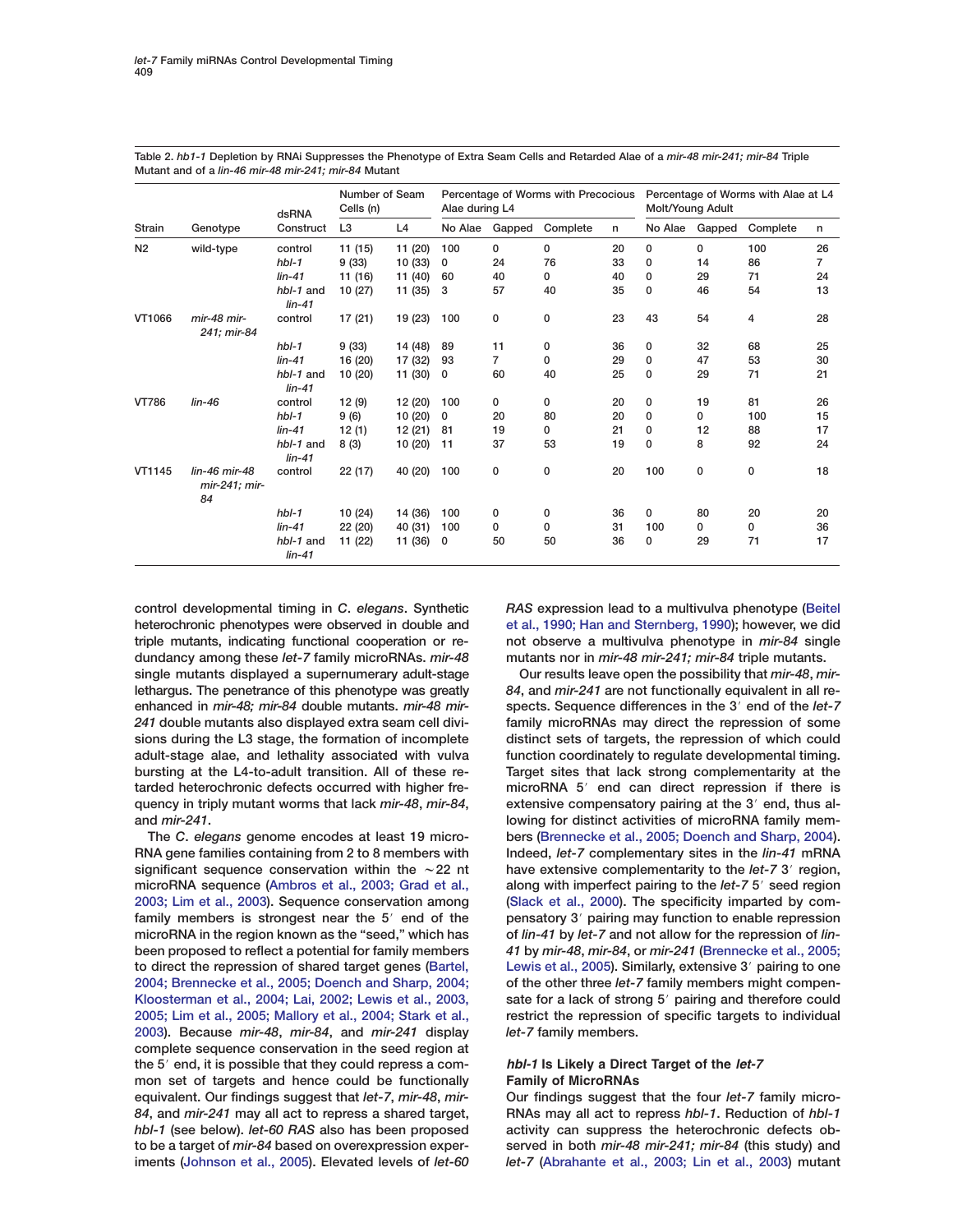<span id="page-7-0"></span>

**Figure 4.** *mir-48***,** *mir-84***, and** *mir-241* **Are Necessary for the Downregulation of** *hbl-1::gfp::hbl-1* **in the hyp7 Syncytium**

**(A–D) Larval stage and genotype are indicated for each panel. All fluorescent images were taken with identical exposure times. Fluorescent micrographs of a (A and C) wildtype and a (B and D)** *mir-48 mir-241; mir-84* **mutant animal carrying the** *hbl-1::gfp::hbl-1* **containing transgene** *ctIs39* **[\(Fay et al.,](#page-10-0) [1999\)](#page-10-0). (A and B)** *hbl-1::gfp::hbl-1* **is expressed at the L1 stage in hyp7 in a (A) wildtype and (B)** *mir-48 mir-241; mir-84* **mutant animal. Little or no expression is visible in the seam cells. Arrows indicate examples of seam cells, and arrowheads indicate examples of hyp7 nuclei. (C)** *hbl-1::gfp::hbl-1* **expression is undetectable in hyp7 in a L3 stage wild-type animal. (D)** *hbl-1::gfp::hbl-1* **expression is elevated in hyp7 in a L3-stage** *mir-48 mir-241; mir-84* **animal.**

**(A**#**–D**#**) Corresponding Nomarski DIC images for images shown in (A)–(D). Arrows indicate examples of seam cells, and arrowheads indicate examples of hyp7 nuclei.**

**animals, indicating that** *hbl-1* **functions downstream of the** *let-7* **family microRNAs. Moreover, the failure to appropriately downregulate** *hbl-1* **can be detected in the hypodermis of** *mir-48 mir-241; mir-84* **mutants and in neuronal cells of** *let-7* **mutants [\(Abrahante et al., 2003;](#page-10-0) [Lin et al., 2003](#page-10-0)). The** *hbl-1* **3**# **UTR contains eight** *let-7* **complementary sites [\(Abrahante et al., 2003; Lin et al.,](#page-10-0) [2003\)](#page-10-0). Because these potential binding sites differ in sequence, each may be able to bind the individual** *let-7* **family microRNAs with differing efficacies. The relative contribution of individual** *let-7* **family microRNAs to the repression of** *hbl-1* **activity remains to be tested.**

**Previous studies showed a role for** *hbl-1* **activity in**

**controlling the L4-to-adult transition [\(Abrahante et al.,](#page-10-0) [2003; Lin et al., 2003\)](#page-10-0). Our findings indicate that** *hbl-1* **also controls the L2-to-L3 transition in the hypodermis. This early role for** *hbl-1* **is consistent with the observation that reduction of** *hbl-1* **activity by RNAi results in a decreased number of seam cells in L2-stage animals [\(Abrahante et al., 2003\)](#page-10-0). A reduced number of seam cells likely reflects a partial omission of the L2-stage proliferative program. This precocious phenotype is relatively weak in comparison to that of** *lin-28***(lf) mutants, in which all seam cells generated from the V lineage fail to execute the L2-stage program [\(Ambros, 1989; Am](#page-10-0)[bros and Horvitz, 1984; Moss et al., 1997\)](#page-10-0). This weak**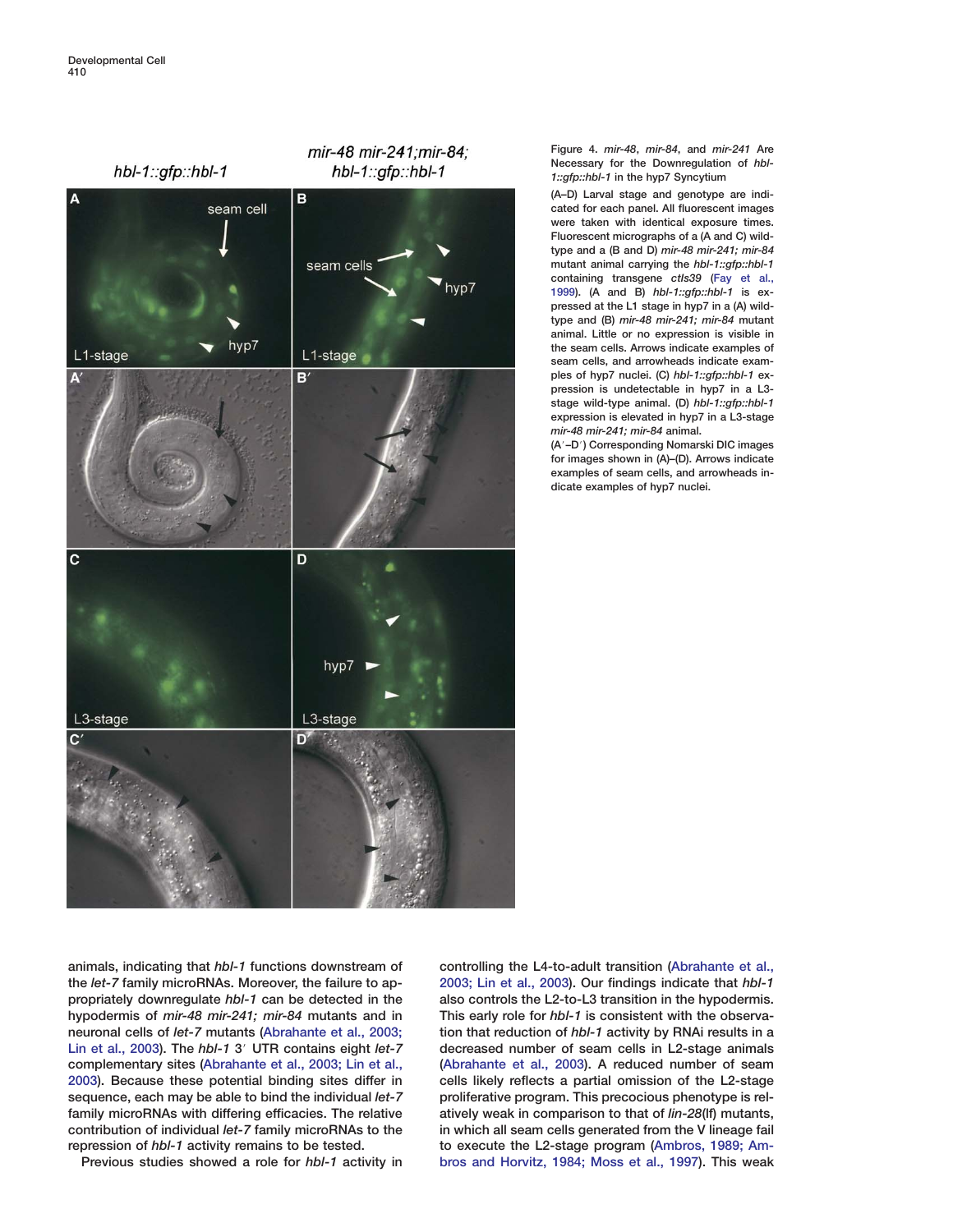<span id="page-8-0"></span>**phenotype may be a consequence of residual** *hbl-1* **activity of the partial loss-of-function allele,** *ve18***. It is possible that complete loss of** *hbl-1* **activity would result in a stronger precocious L2-omission phenotype similar to that seen in** *lin-28***(lf) mutants.**

### *mir-48***,** *mir-84***, and** *mir-241* **Function in Parallel to the** *lin-28* **and** *lin-46* **Pathway**

**An important regulator of the L2-to-L3 transition is** *lin-28* **[\(Ambros, 1989; Ambros and Horvitz, 1984; Moss et](#page-10-0) [al., 1997\)](#page-10-0), yet multiple lines of evidence suggest that the control of the L2-to-L3 transition by** *mir-48***,** *mir-84***, and** *mir-241* **does not occur through regulation of** *lin-28* **activity. First, a** *lin-28::gfp::lin-28* **reporter transgene that recapitulates the wild-type temporal regulation of LIN-28 protein and that rescues the phenotype of** *lin-28***(lf) worms [\(Moss et al., 1997\)](#page-11-0) was not derepressed in** *mir-48 mir-241; mir-84* **triple mutants. Second, we found that the level of endogenous LIN-28 protein was not significantly elevated in** *mir-48 mir-241; mir-84* **triple mutants, whereas, in** *lin-4* **retarded mutants, LIN-28 protein is abnormally abundant at later larval stages [\(Seggerson et al., 2002\)](#page-11-0). Third, two alleles of** *lin-58* **that contain mutations upstream of** *mir-48***, and hence lead to the misexpression of** *mir-48***, enhance the precocious phenotype of a** *lin-28* **null mutant [\(Abrahante et al.,](#page-10-0) [1998; Li et al., 2005](#page-10-0)), indicating that** *mir-48* **does not act exclusively through** *lin-28***. Lastly, we found that the L2 reiteration phenotype of** *mir-48 mir-241; mir-84* **triple mutants could occur independently of** *lin-28* **activity. These data together indicate that** *mir-48***,** *mir-84***, and** *mir-241* **control the L2-to-L3 transition primarily through downstream effectors other than** *lin-28***, even though the** *lin-28* **3**# **UTR contains a** *let-7* **complementary site. It is possible that the** *let-7* **family microRNAs may contribute to the repression of** *lin-28* **expression, but to a degree undetectable by our assays.**

**Our genetic epistasis analysis indicates that** *mir-48***,** *mir-84***, and** *mir-241* **function in parallel with the** *lin-28* **and** *lin-46* **pathway to downregulate** *hbl-1* **activity and hence control the L2-to-L3 transition [\(Table 1;](#page-2-0) Figure 5). One model to account for this convergence of pathways on** *hbl-1* **would be that LIN-46, in its putative role as a scaffolding protein [\(Pepper et al., 2004\)](#page-11-0), could control assembly of a protein complex that directly interacts with HBL-1 protein to inhibit its activity in parallel with the repression of** *hbl-1* **mRNA translation exerted by** *mir-48***,** *mir-84***, and** *mir-241***. Alternatively, LIN-46 could interact with RNA binding protein(s) and directly potentiate the activity of the** *mir-48***,** *mir-84***, and** *mir-241* **microRNAs.**

# *mir-48***,** *mir-84***, and** *mir-241* **Coordinate Developmental Timing among Hypodermal Cell Types**

**Our data suggest that** *mir-48***,** *mir-84***, and** *mir-241* **control developmental timing in two physically associated but distinct cell types in the hypodermis: the postmitotic main body hypodermal syncytial cell, hyp7, and the proliferative seam cells. Two lines of evidence point to a role in hyp7 for** *mir-48***,** *mir-84***, and** *mir-241* **to repress** *hbl-1* **and control hyp7 temporal behavior. First,** *mir-48; mir-84* **mutant worms displayed heterochronic**



**Figure 5. Model for the Early Role of** *mir-48***,** *mir-84***, and** *mir-241* **in the Heterochronic Gene Pathway at the L2-to-L3 Transition and the Late Role for** *let-7* **in the L4-to-Adult Transition**

**See text for details. Our data indicate that** *mir-48***,** *mir-84***, and** *mir-241* **act in parallel with** *lin-28* **and** *lin-46* **and upstream of** *hbl-1* **to control specification of L3-stage events. Both the** *lin-28* **and** *lin-46* **pathway and the** *mir-48***,** *mir-84***,** *mir-241* **pathway converge on** *hbl-1* **to specify the L2-to-L3 transition.** *let-7* **functions later to control specification of adult-stage events through its downstream effectors,** *hbl-1* **and** *lin-41***.** *mir-48***,** *mir-84***, and** *mir-241* **control the exit from the molting cycle and may contribute to the repression of** *hbl-1* **and** *lin-41* **at the L4-to-adult transition.**

**defects in hyp7; the expression of the adult-specific transgene** *col-19::gfp* **was retarded in hyp7 but was regulated normally in the seam cells. Thus, the supernumerary molt observed in** *mir-48; mir-84* **double mutants may be a consequence of a heterochronic defect in hyp7. Second, our data indicate that** *mir-48***,** *mir-84***, and** *mir-241* **act in hyp7 to repress** *hbl-1* **activity. In** *mir-48 mir-241; mir-84* **worms,** *hbl-1::gfp::hbl-1* **was misregulated in hyp7. Thus, the 3**# **UTR-dependent downregulation of** *hbl-1::gfp::hbl-1* **in hyp7 that occurs in wild-type animals [\(Abrahante et al., 2003; Lin et al.,](#page-10-0) [2003](#page-10-0)) can be accounted for largely by the regulation of** *hbl-1* **by** *mir-48***,** *mir-84***, and** *mir-241***.**

*mir-48***,** *mir-84***, and** *mir-241* **may also function in the hypodermal seam cells to control developmental timing. Reduction of** *hbl-1* **activity genetically or by** *hbl-1* **RNAi affected stage-specific behavior of seam cells, resulting in suppression of the retarded seam cell and alae phenotypes of** *mir-48 mir-241; mir-84* **worms. This could be a consequence of the repression of** *hbl-1* **by** *mir-48***,** *mir-84***, and** *mir-241* **in the seam cells. Interestingly,** *hbl-1::gfp::hbl-1* **cannot be detected in the seam cells after the L1 stage [\(Abrahante et al., 2003; Fay et](#page-10-0) [al., 1999; Lin et al., 2003\)](#page-10-0), suggesting that, at the time of the L2-to-L3 transition, the amount of** *hbl-1* **expression in seam cells is relatively low. Thus,** *mir-48***,** *mir-84***, and** *mir-241* **may function cell autonomously in the seam cells at the L3 stage to downregulate** *hbl-1***, albeit beginning from a level already below the threshold of detection by our assays. Alternatively, since we could easily observe repression of** *hbl-1::gfp::hbl-1* **at the L2 to-L3 transition in hyp7, it is conceivable that the stagespecific behavior of seam cells may be controlled noncell autonomously by a** *hbl-1***-regulated signal from hyp7. Non-cell autonomous signaling from hyp7 to neighboring cells has been proposed in the pathway to**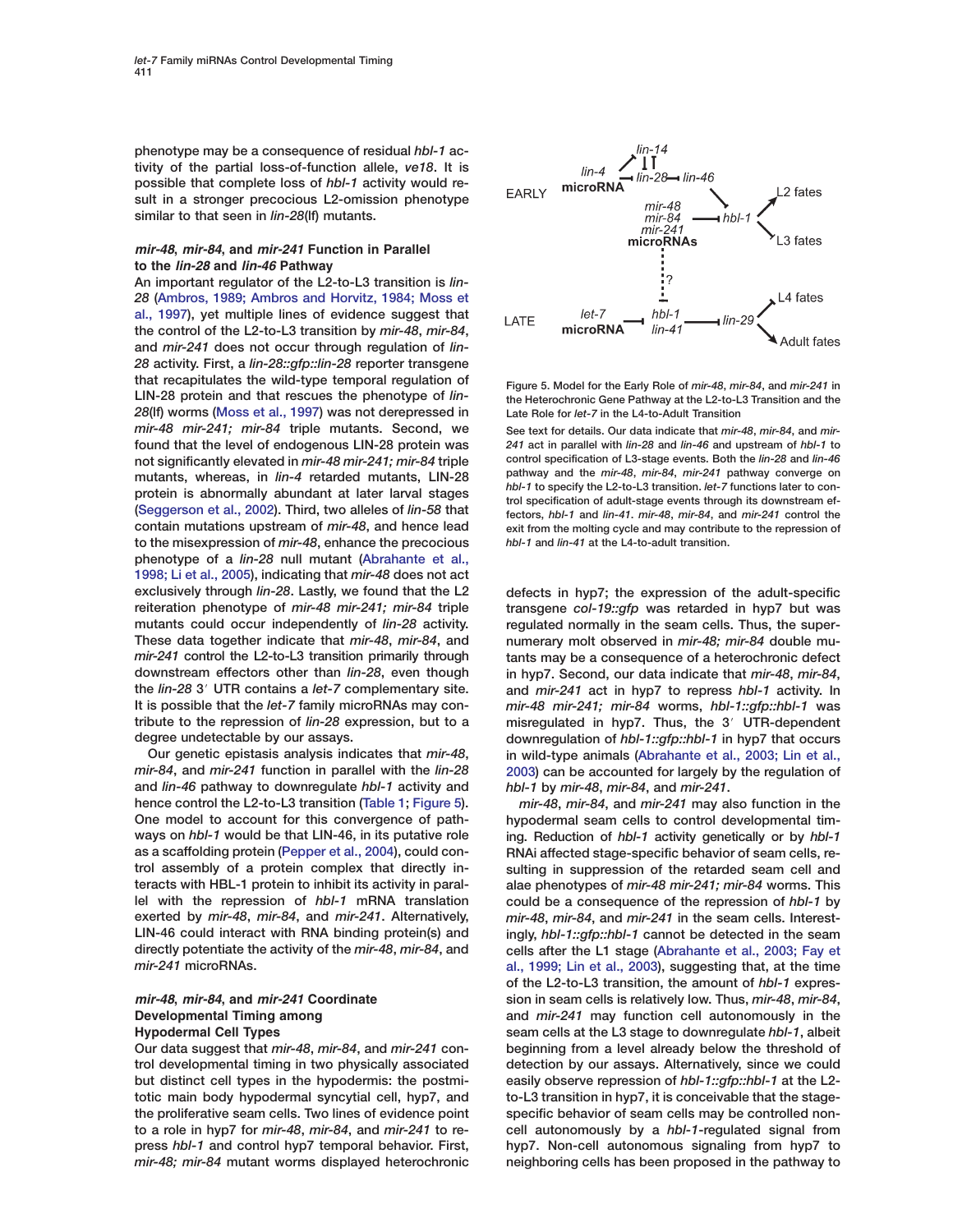**specify the fates of vulval precursor cells (VPCs). Mosaic analyses suggest that the sites of action of the multivulva (Muv) gene locus** *lin-15* **[\(Herman and Hedge](#page-10-0)[cock, 1990\)](#page-10-0) and of the synthetic Muv genes** *lin-37* **[\(Hedgecock and Herman, 1995\)](#page-10-0) and** *lin-35* **[\(Myers and](#page-11-0) [Greenwald, 2005\)](#page-11-0) are in hyp7. One model is that hyp7 generates a signal to neighboring VPCs to inhibit vulval cell fate specification. Similarly, a signal from hyp7 to the lateral hypodermal seam cells may regulate the temporal behavior of seam cells and thereby help coordinate developmental timing throughout the hypodermis.**

**In summary, the results presented here demonstrate a role for the** *let-7* **family microRNA genes** *mir-48***,** *mir-84***, and** *mir-241* **in the heterochronic pathway to control the L2-to-L3 cell fate transitions in the hypodermis. Proper progression through the L1 and L2 larval stages requires downregulation of** *lin-14* **and** *lin-28***, primarily through the action of the microRNA** *lin-4***. Our findings extend the involvement of microRNAs in the regulation of** *C***.** *elegans* **developmental timing to include a requirement for the downregulation of** *hbl-1* **by the combined action of the three** *let-7* **family microRNAs,** *mir-48***,** *mir-84***, and** *mir-241* **[\(Figure 5\)](#page-8-0), in the hypodermis. We find that the L2-to-L3 transition is controlled by complex genetic mechanisms involving two microRNAregulated pathways that converge on** *hbl-1***: the** *lin-4***,** *lin-28***,** *lin-46* **pathway and the** *mir-48***,** *mir-84***,** *mir-241* **pathway [\(Figure 5\)](#page-8-0). These parallel inputs to** *hbl-1* **may serve to couple** *hbl-1* **downregulation to distinct upstream temporal signals. Further, the functional redundancy among** *mir-48***,** *mir-84***, and** *mir-241* **could reflect alternative mechanisms for triggering the L2-to-L3 transition throughout the hypodermis.** *mir-48***,** *mir-84***, and** *mir-241* **seem to have more minor roles, compared to** *let-7***, at the L4-to-adult transition in the hypodermis, indicating that different microRNA family members can be deployed for distinct roles, perhaps through differences in temporal or spatial expression patterns and/or differences in target specificity. These findings suggest that we may expect analogous forms of genetic redundancy and regulatory complexity in pathways involving other families of related microRNAs.**

### **Experimental Procedures**

#### **Nematode Methods**

*C***.** *elegans* **strains were grown under standard conditions as described [\(Wood et al., 1988](#page-10-0)). Strains used are listed in [Table 1.](#page-2-0) The wild-type strain used was var. Bristol N2 [\(Brenner, 1974\)](#page-10-0). Strains were grown at 20°C, except where otherwise indicated. For building multiply mutant strains, mutant alleles of** *mir-48***,** *mir-84***, and** *mir-241* **were identified by performing PCR reactions that amplified the genomic region flanking the deletion mutations. For the sequences of primers used to identify mutant alleles of** *mir-48***,** *mir-84***, and** *mir-241***, see Table S1.**

#### **Identification, Isolation, and Rescue of MicroRNA Deletion Strains**

**Deletion mutants of** *mir-48***,** *mir-84***, and** *mir-241* **were isolated from a frozen library of EMS or UV-TMP mutagenized worms [\(Jansen et](#page-10-0) [al., 1997; Liu et al., 1999](#page-10-0)). To enhance the detection of relatively small deletions, a "poison" primer was included in the first round of nested PCR reactions [\(Edgley et al., 2002\)](#page-10-0). Additional detail is available in the Supplemental Data. For the sequences of primers used in identification of microRNA deletion strains, see Table S1.**

**Mutant alleles were backcrossed at least three times before further analysis. For rescue experiments, we injected pAAS50, a pCR-II TOPO plasmid containing a 5073 bp fragment that was amplified from genomic DNA from wild-type N2 worms. This fragment contains** *mir-48* **and** *mir-241***, but no other experimentally defined or predicted gene. The sequences of the primers used to amplify the genomic DNA were 5'-CCAATTCTCTGTCTCCCCTTC-3' and 5'-CAGAATTGTGTCGTCGTGTTC-3**#**. As a control, we used pAAS60, a plasmid generated from pAAS50 that lacked the sequences corresponding to the mature miR-48 and miR-241. The deletions were confirmed by sequence analysis of PCR-amplified genomic DNA sequences. To generate transgenic animals, germline transformation was performed as described [\(Mello and Fire, 1995\)](#page-11-0). Plasmid DNA for pAAS50 or pAAS60 was injected (100 ng/l) into** *mir-48 mir-241(nDf51)* **animals with pTG96 (***sur-5::gfp* **at 20 ng/l) as a coinjection marker. Seam cells were counted, alae were scored at the L4 molt, and worms were subsequently scored for GFP expression.**

### **Northern Blot Analysis**

**Northern blots were performed as described [\(Lau et al., 2001; Lee](#page-10-0) [and Ambros, 2001](#page-10-0)). Total RNA was isolated from a mixed popula**tion of animals for each strain, and 10  $\mu$ g total RNA was loaded in **each lane. To maximize the sensitivity of microRNA detection for developmental Northern blots, oligonucleotide probes were labeled with the Starfire Oligos Kit (IDT, Coralville, IA) and 32P ATP (Amersham). Starfire oligonucleotide probes have approximately 10-fold greater specific activity as compared to traditional end-labeled oligonucleotide probes [\(Behlke et al., 2000\)](#page-10-0). Probes used were the following 32P end-labeled [\(Figure 1D](#page-1-0)) or Starfire-labeled [\(Figure 1B](#page-1-0)) oligonucleotides: 5'-TCGCATCTACTGAGCCTAC-3' (miR-48), 5'-TACAATATTACATACTACC-3**# **(miR-84), 5**#**-TCATTTCTCGCACCTA CCT-3**# **(miR-241), 5**#**-TCACACTTGAGGTCTCAGG-3**# **(***lin-4* **RNA), 5**#**-AACTATACAACCTACTACC-3**# **(***let-7* **RNA), and 5**#**-TGTCATCC TTGCGCAGG-3**# **(U6 snRNA). For developmental Northern blots, RNA from staged animals was prepared as described in [Lee and](#page-10-0) [Ambros \(2001\).](#page-10-0) RNA samples were run on acrylamide denaturing gels and then transferred to GeneScreen Plus membranes (Perkin Elmer, Boston, MA) by electrophoresis. After transfer, blots were crosslinked with UV and baked at 80°C for 1 hr. Probes were hy**bridized to the membranes at 34°C in 7% SDS, 0.2 M Na<sub>2</sub>PO<sub>4</sub> (pH **7.0) overnight. Membranes were washed at 34°C, twice with 2× SSPE, 0.1% SDS and twice with 0.5× SSPE, 0.1% SDS. The blots were exposed on Molecular Dynamics Phosphorimager screens, and signals were quantified by using ImageQuant (Molecular Dynamics).**

### **Microscopy and Phenotype Analysis**

**The number of lateral hypodermal seam cells was counted at specific larval stages; staging was assessed by gonad morphology. Nomarski DIC microscopy was used to score seam cells and alae formation. Seam cells were identified according to their characteristic morphology and position along the lateral midline of the worm. Worms were anesthetized with 1 mM levamisole. Seam cells derived from the V lineage between the pharynx and the anus were scored on one side of individual animals. Cell lineage analysis was performed by picking individual L2-stage worms and monitoring seam cells derived from the V lineage as described by [Sulston and](#page-11-0) [Horvitz \(1977\)](#page-11-0), except that movies of worms were taken by using iVeZeen software (Boinx, Germering, Germany) and were analyzed with Quicktime software (Apple, Cupertino, CA). Three** *mir-48 mir-241* **and three** *mir-48 mir-241; mir-84* **animals were analyzed. Electron microscopy of adult animals was performed as described [\(Bargmann et al., 1993\)](#page-10-0).**

#### **RNAi Assays**

**The plasmid pAA26, which expresses** *hbl-1* **dsRNA, was con**structed by amplifying a 1.5 kb region from genomic DNA, digest**ing with NotI, and inserting into the NotI site of the cloning vector pPD129.36 [\(Timmons et al., 2001\)](#page-11-0) with convergent T7 promoters. Oligonucleotides used for** *hbl-1* **amplification were AA141, 5'-ATC** TATGCGGCCGCGACGGTGCTCAATCAGATAGC-3', and AA142, 5'-**ATCTATGCGGCCGCGACGGTGCTCAATCAGATAGC-3**#**. pAA26 was**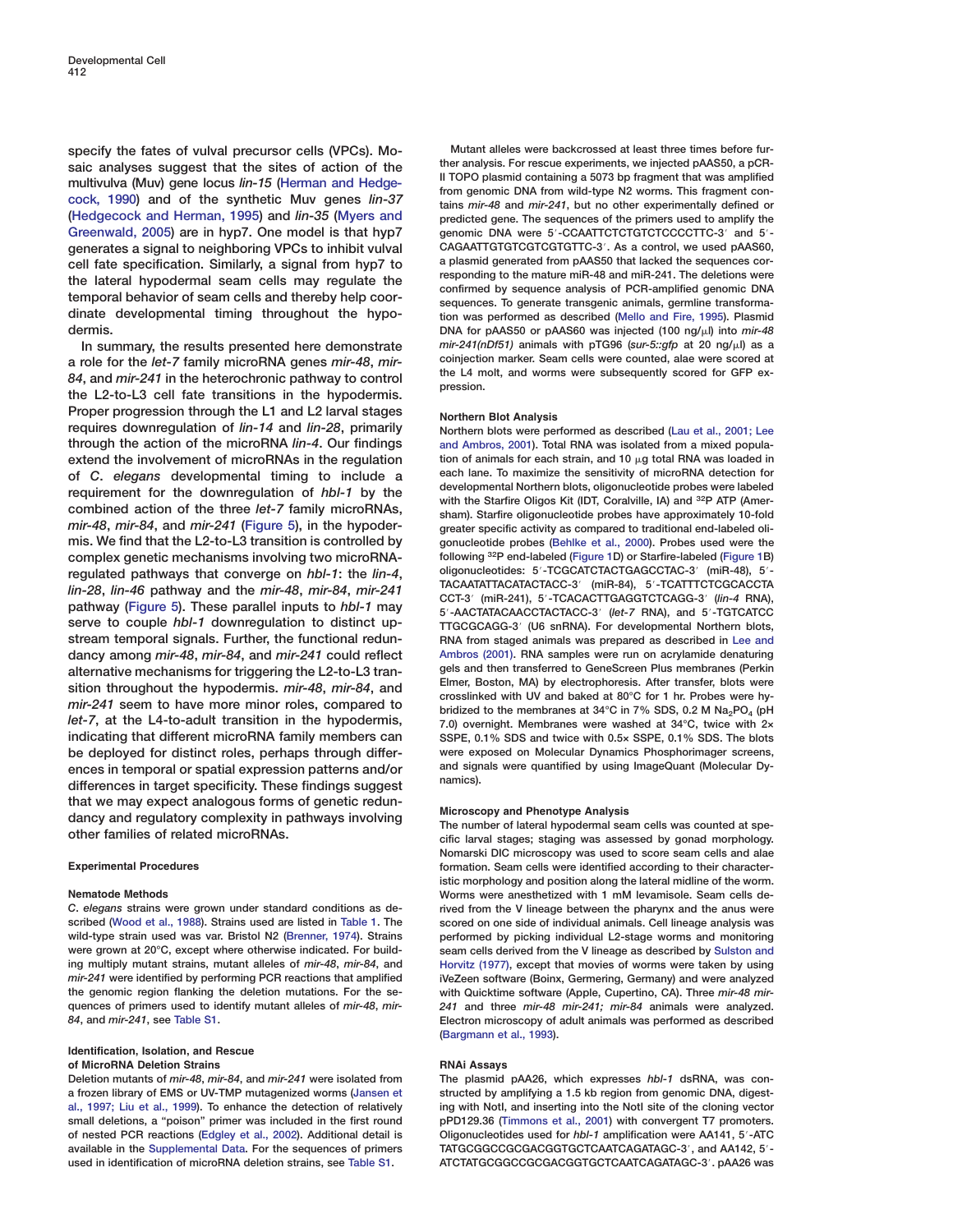<span id="page-10-0"></span>**transformed into bacterial strain HT115 [\(Timmons et al., 2001\)](#page-11-0). RNAi of** *lin-41* **was performed by using a bacterial strain obtained from the MRC geneservice (Cambridge, UK), gene pair name C12C8.3 (Fraser et al., 2000; Kamath and Ahringer, 2003). dsRNAexpressing bacteria were grown from single colonies overnight in** LB with 200  $\mu$ g/ml ampicillin and 12.5  $\mu$ g/ml tetracycline and were then plated on NGM plates containing 1 mM IPTG, 200 µg/ml ampi**cillin, and 12.5 g/ml tetracycline. For suppression of** *hbl-1* **and** *lin-41***, overnight cultures of each bacterial strain were mixed 1:1 and plated. Embryos were hatched on plates with dsRNA-expressing bacteria, and larvae were scored by using Nomarski DIC microscopy at indicated stages for seam cell and alae phenotypes.**

#### **Supplemental Data**

**Supplemental Data including Supplemental Experimental Procedures, a figure, and a table are available at [http://www.developmentalcell.](http://www.developmentalcell.com/cgi/content/full/9/3/403/DC1/) [com/cgi/content/full/9/3/403/DC1/.](http://www.developmentalcell.com/cgi/content/full/9/3/403/DC1/)**

#### **Acknowledgments**

**We thank Rosalind Lee and Chris Hammell for RNA preparation and Northern blot analysis, Andrew Hellman for performing PCR screening for deletion mutations, Beth Castor for DNA sequence determinations, Na An for strain management, Erika Hartwieg for performing EM analyses, and the** *Caenorhabditis* **Genetics Center for strains. The** *Caenorhabditis* **Genetics Center is supported by the National Institutes of Health (NIH) National Center for Research Resources. A.L.A. was supported by a Ruth L. Kirschstein National Research Service Award postdoctoral fellowship (5F32GM065721- 02). E.A.M. was a Wellcome Trust Prize Traveling Research Fellow (#061641). D.P.B. and V.A. were supported by grants from the NIH (GM067031 to D.P.B and GM34028 to V.A.). H.R.H. is the David H. Koch Professor of Biology at Massachusetts Institute of Technology and was supported by and is an Investigator of the Howard Hughes Medical Institute.**

**Received: May 9, 2005 Revised: July 26, 2005 Accepted: July 27, 2005 Published: September 6, 2005**

#### **References**

**Abrahante, J.E., Miller, E.A., and Rougvie, A.E. (1998). Identification of heterochronic mutants in** *Caenorhabditis elegans***. Temporal misexpression of a collagen:green fluorescent protein fusion gene. Genetics** *149***, 1335–1351.**

**Abrahante, J.E., Daul, A.L., Li, M., Volk, M.L., Tennessen, J.M., Miller, E.A., and Rougvie, A.E. (2003). The** *Caenorhabditis elegans hunchback***-like gene** *lin-57/hbl-1* **controls developmental time and is regulated by microRNAs. Dev. Cell** *4***, 625–637.**

**Ambros, V. (1989). A hierarchy of regulatory genes controls a larvato-adult developmental switch in** *C***.** *elegans***. Cell** *57***, 49–57.**

**Ambros, V., and Horvitz, H.R. (1984). Heterochronic mutants of the nematode** *Caenorhabditis elegans***. Science** *226***, 409–416.**

**Ambros, V., Lee, R.C., Lavanway, A., Williams, P.T., and Jewell, D. (2003). MicroRNAs and other tiny endogenous RNAs in** *C***.** *elegans***. Curr. Biol.** *13***, 807–818.**

**Bargmann, C.I., Hartwieg, E., and Horvitz, H.R. (1993). Odorantselective genes and neurons mediate olfaction in** *C***.** *elegans***. Cell** *74***, 515–527.**

**Bartel, D.P. (2004). MicroRNAs: genomics, biogenesis, mechanism, and function. Cell** *116***, 281–297.**

**Behlke, M.A., Dames, S.A., McDonald, W.H., Gould, K.L., Devor, E.J., and Walder, J.A. (2000). Use of high specific activity StarFire oligonucleotide probes to visualize low-abundance pre-mRNA splicing intermediates in** *S***.** *pombe***. Biotechniques** *29***, 892–897.**

**Beitel, G.J., Clark, S.G., and Horvitz, H.R. (1990).** *Caenorhabditis elegans ras* **gene** *let-60* **acts as a switch in the pathway of vulval induction. Nature** *348***, 503–509.**

**Berezikov, E., Guryev, V., van de Belt, J., Wienholds, E., Plasterk, R.H., and Cuppen, E. (2005). Phylogenetic shadowing and computational identification of human microRNA genes. Cell** *120***, 21–24.**

**Brennecke, J., Stark, A., Russell, R.B., and Cohen, S.M. (2005). Principles of microRNA-target recognition. PLoS Biol.** *3***, e85.**

**Brenner, S. (1974). The genetics of** *Caenorhabditis elegans***. Genetics** *77***, 71–94.**

**Doench, J.G., and Sharp, P.A. (2004). Specificity of microRNA target selection in translational repression. Genes Dev.** *18***, 504–511.**

**Edgley, M., D'Souza, A., Moulder, G., McKay, S., Shen, B., Gilchrist, E., Moerman, D., and Barstead, R. (2002). Improved detection of small deletions in complex pools of DNA. Nucleic Acids Res.** *30***, e52.**

**Fay, D.S., Stanley, H.M., Han, M., and Wood, W.B. (1999). A** *Caenorhabditis elegans* **homologue of** *hunchback* **is required for late stages of development but not early embryonic patterning. Dev. Biol.** *205***, 240–253.**

**Fraser, A.G., Kamath, R.S., Zipperlen, P., Martinez-Campos, M., Sohrmann, M., and Ahringer, J. (2000). Functional genomic analysis of** *C***.** *elegans* **chromosome I by systematic RNA interference. Nature** *408***, 325–330.**

**Grad, Y., Aach, J., Hayes, G.D., Reinhart, B.J., Church, G.M., Ruvkun, G., and Kim, J. (2003). Computational and experimental identification of** *C***.** *elegans* **microRNAs. Mol. Cell** *11***, 1253–1263.**

**Grosshans, H., Johnson, T., Reinert, K.L., Gerstein, M., and Slack, F.J. (2005). The temporal patterning microRNA** *let-7* **regulates several transcription factors at the larval to adult transition in** *C***.** *elegans***. Dev. Cell** *8***, 321–330.**

**Han, M., and Sternberg, P.W. (1990).** *let-60***, a gene that specifies cell fates during** *C***.** *elegans* **vulval induction, encodes a** *ras* **protein. Cell** *63***, 921–931.**

**Hedgecock, E.M., and Herman, R.K. (1995). The** *ncl-1* **gene and genetic mosaics of** *Caenorhabditis elegans***. Genetics** *141***, 989– 1006.**

**Herman, R.K., and Hedgecock, E.M. (1990). Limitation of the size of the vulval primordium of** *Caenorhabditis elegans* **by** *lin-15* **expression in surrounding hypodermis. Nature** *348***, 169–171.**

**Jansen, G., Hazendonk, E., Thijssen, K.L., and Plasterk, R.H. (1997). Reverse genetics by chemical mutagenesis in** *Caenorhabditis elegans***. Nat. Genet.** *17***, 119–121.**

**Johnson, S.M., Grosshans, H., Shingara, J., Byrom, M., Jarvis, R., Cheng, A., Labourier, E., Reinert, K.L., Brown, D., and Slack, F.J. (2005).** *RAS* **is regulated by the** *let-7* **microRNA family. Cell** *120***, 635–647.**

**Kamath, R.S., and Ahringer, J. (2003). Genome-wide RNAi screening in** *Caenorhabditis elegans***. Methods** *30***, 313–321.**

**Kloosterman, W.P., Wienholds, E., Ketting, R.F., and Plasterk, R.H. (2004). Substrate requirements for** *let-7* **function in the developing zebrafish embryo. Nucleic Acids Res.** *32***, 6284–6291.**

Lai, E.C. (2002). Micro RNAs are complementary to 3<sup>'</sup> UTR se**quence motifs that mediate negative post-transcriptional regulation. Nat. Genet.** *30***, 363–364.**

**Lau, N.C., Lim, L.P., Weinstein, E.G., and Bartel, D.P. (2001). An abundant class of tiny RNAs with probable regulatory roles in** *Caenorhabditis elegans***. Science** *294***, 858–862.**

**Lee, R.C., and Ambros, V. (2001). An extensive class of small RNAs in** *Caenorhabditis elegans***. Science** *294***, 862–864.**

**Lee, R.C., Feinbaum, R.L., and Ambros, V. (1993). The** *C***.** *elegans* **heterochronic gene** *lin-4* **encodes small RNAs with antisense complementarity to** *lin-14***. Cell** *75***, 843–854.**

**Lewis, B.P., Shih, I.H., Jones-Rhoades, M.W., Bartel, D.P., and Burge, C.B. (2003). Prediction of mammalian microRNA targets. Cell** *115***, 787–798.**

**Lewis, B.P., Burge, C.B., and Bartel, D.P. (2005). Conserved seed pairing, often flanked by adenosines, indicates that thousands of human genes are microRNA targets. Cell** *120***, 15–20.**

**Li, M., Jones-Rhoades, M.W., Lau, N.C., Bartel, D.P., and Rougvie, A.E. (2005). Regulatory mutations of** *mir-48***, a** *C. elegans let-7* **fam-**